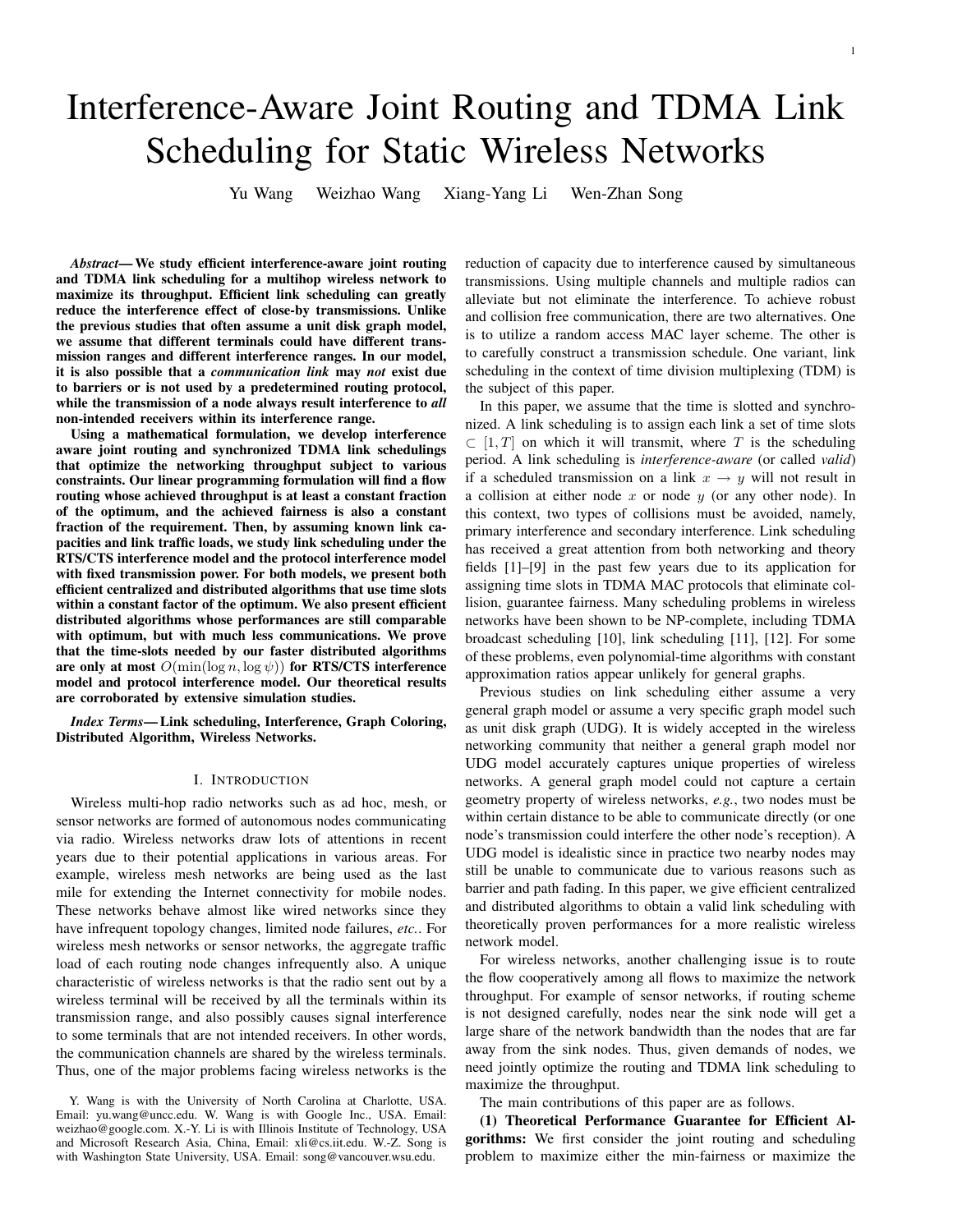network throughput under a given min-fairness requirement  $\lambda_0 \geq$ 0. We present a linear programming formulation based on both necessary and sufficient conditions for schedulable flows under various interference models. Based on this, we design a joint routing and TDMA link scheduling algorithm that will achieve a network throughput within a constant factor of the optimum. Here, we consider two interference models: RTS/CTS model and fixed power protocol interference model (fPrIM). After flow routing is computed, we then present both centralized and distributed link scheduling algorithms that use time slots at most a constant factor of the optimum. All algorithms involve a novel study of interference properties in wireless networks. One of our distributed algorithms has not only small communication complexity, but also good performance guarantee that is only logarithmic of the ratio between the maximum and minimum interference range. Specifically, we prove that the time-slots needed by our faster distributed algorithms are only at most  $O(\min(\log n, \log \psi))$  for RTS/CTS model and fPrIM model, where  $\psi$  is the ratio between the largest and smallest interference ranges among all  $n$  nodes. Although some of our algorithms are similar to some algorithms proposed before, to the best of our knowledge, we are the first one to prove asymptotic optimal bounds for the performance.

(2) More Realistic Model: We address the link scheduling in a more realistic networking model: (1) each node has its own transmission power and thus its own transmission range; (2) that the receiver must be within the transmission range of the sender is only a necessary (but not sufficient) condition for two nodes to communicate directly, *i.e.*, two nearby nodes may still be unable to communicate directly; (3) if a node  $v$  is within certain distance of a sender  $u$ , then the transmission by  $u$  will interfere the reception of node  $v$ . In summary, the communication graph could be an arbitrary geometry graph. Notice that similar realistic models using weighted and unweighted flows, modeling interference range to be different from transmission range, etc. have all been proposed and modeled in earlier work, *e.g.* in [4], [7], [13], and heuristic algorithms have been given for each or all of these. Our contributions here are that we provide theoretical bounds for link-scheduling algorithms in these cases.

(3) Both Weighted and Unweighted Flow: In several wireless networks (*e.g.*, mesh, sensor networks), we can estimate the traffic demand by each wireless node. Thus, based on a given routing algorithm, we can predict the average traffic load  $f(e)$  on each link e of the network. We then design link scheduling algorithms to meet this traffic demand if possible. We model this by assuming that each link  $e$  has an integral *weight*  $w(e)$  specifying the number of slots it needed in a period to support its traffic load. Here  $w(e) = \lceil T \cdot \frac{f(e)}{g(e)} \rceil$  $\frac{\sigma(e)}{\sigma(e)}$ , where  $\mathbf{c}(e)$  is the capacity of link *e* if there is no interference, and  $T$  is a given period for a schedule. In certain networks, it is difficult, if not impossible, to estimate the load of every link. We then assume that each node needs one time slot for transmission and our objective is to design a scheduling that minimizes T.

The rest of the paper is organized as follows. Section II discusses our network and interference models and formally defines the problem studied in this paper. A mixed integer programming formulation of proposed problems is presented in Section III. Our centralized and distributed algorithms for link scheduling are given in Section IV and Section V, respectively. We also analyze the theoretical guaranteed performances of our algorithms. In Section VI, we study how to assign time slots to links when each link has a requirement of the least number of time slots needed. Our simulation studies are reported in Section VII. In Section VIII, we briefly review the related works in the literature. We conclude our paper in Section IX with the discussion of some possible future works. A preliminary conference version of this article appeared in [14]. Due to space limit, some detailed proofs are omitted in this version with a simple reference to [14].

#### II. SYSTEM MODEL AND ASSUMPTIONS

#### *A. Network and Interference Models*

NETWORK MODEL: We assume that there is a set  $V$  of communication terminals deployed in a plane. Each wireless terminal is only equipped with *single* radio interface. The complete communication graph is a *directed* graph  $G = (V, E)$ , where  $V =$  $\{v_1, \ldots, v_n\}$  is the set of terminals and E is the set of possible directed communication links. Every terminal  $v_i$  has a transmission range  $t_i$  such that the necessary condition for a terminal  $v_i$ to receive correctly the signal from  $v_i$  is  $||v_i - v_j|| \le t_i$ , where  $||v_i - v_j||$  (sometimes we denote it as  $d_{i,j}$  for simplicity) is the Euclidean distance between  $v_i$  and  $v_j$ . Notice that  $||v_i - v_j|| \le t_i$ is not the sufficient condition for  $(v_i, v_j) \in E$ . Some links do not belong to G because of either the physical barriers or the selection of routing protocols. This is the major distinction of our model with the majority previous studies on link scheduling. To the best of our knowledge, only [7] used the similar model as ours. We always use  $\mathbf{L}_{i,j}$  to denote  $(v_i, v_j)$  hereafter. For a link e, we use  $c(e)$  to denote its expected capacity when no interference links are transmitting simultaneously. Each terminal  $v_i$  also has an interference range  $r_i$  such that  $v_j$  is interfered by the signal from  $v_i$  if  $||v_i - v_j|| \leq r_i$  and  $v_j$  is not the intended receiver. The interference range  $r_i$  is not necessarily same as the transmission range  $t_i$ . Typically,  $r_i > t_i$ . We call the ratio between them as the *Interference-Transmission Ratio* for node  $v_i$ , denoted as  $\gamma_i = \frac{r_i}{t_i}$ . In practice,  $2 \leq \gamma_i \leq 4$ . For all wireless nodes, let  $\gamma = \max_{v_i \in V} \frac{r_i}{t_i}$ . For a node u, we use  $\Lambda^+(u)$  to denote the set of incoming links (all directed links pointed to  $u$ ). Similarly, we use  $\Lambda^-(u)$  to denote the set of outgoing links at node u.

INTERFERENCE MODELS: To schedule two links at the same time slot, we must ensure that the schedule will avoid the interference. Two different types of interference have been studied in the literature, namely, *primary interference* and *secondary interference*. Primary interference occurs when a node transmits and receives packets at the same time. Secondary interference occurs when a node receives two or more separate transmissions. Here all transmissions could be intended for this node, or only one transmission is intended for this node (thus, all other transmissions are interference to this node). In addition to these interferences, there could have some other constraints on the scheduling, *e.g.*, the radio networks that deploy the IEEE 802.11 protocol with requestto-send and clear-to-send (RTS/CTS) mechanism will pose some additional constraints. Several different interference models have been used to model the interferences in wireless networks. We briefly review the models we use in this paper.

Protocol Interferences Model (PrIM) [15]: In this model, a transmission by a node  $v_i$  is successfully received by a node  $v_j$  iff the intended destination  $v_j$  is sufficiently apart from the source of any other simultaneous transmission, *i.e.*,  $||v_k - v_j|| \ge$  $(1 + \eta) \|v_i - v_j\|$  for any node  $v_k \neq v_i$ . Here constant  $\eta > 0$ models situations where a guard zone is specified by the protocol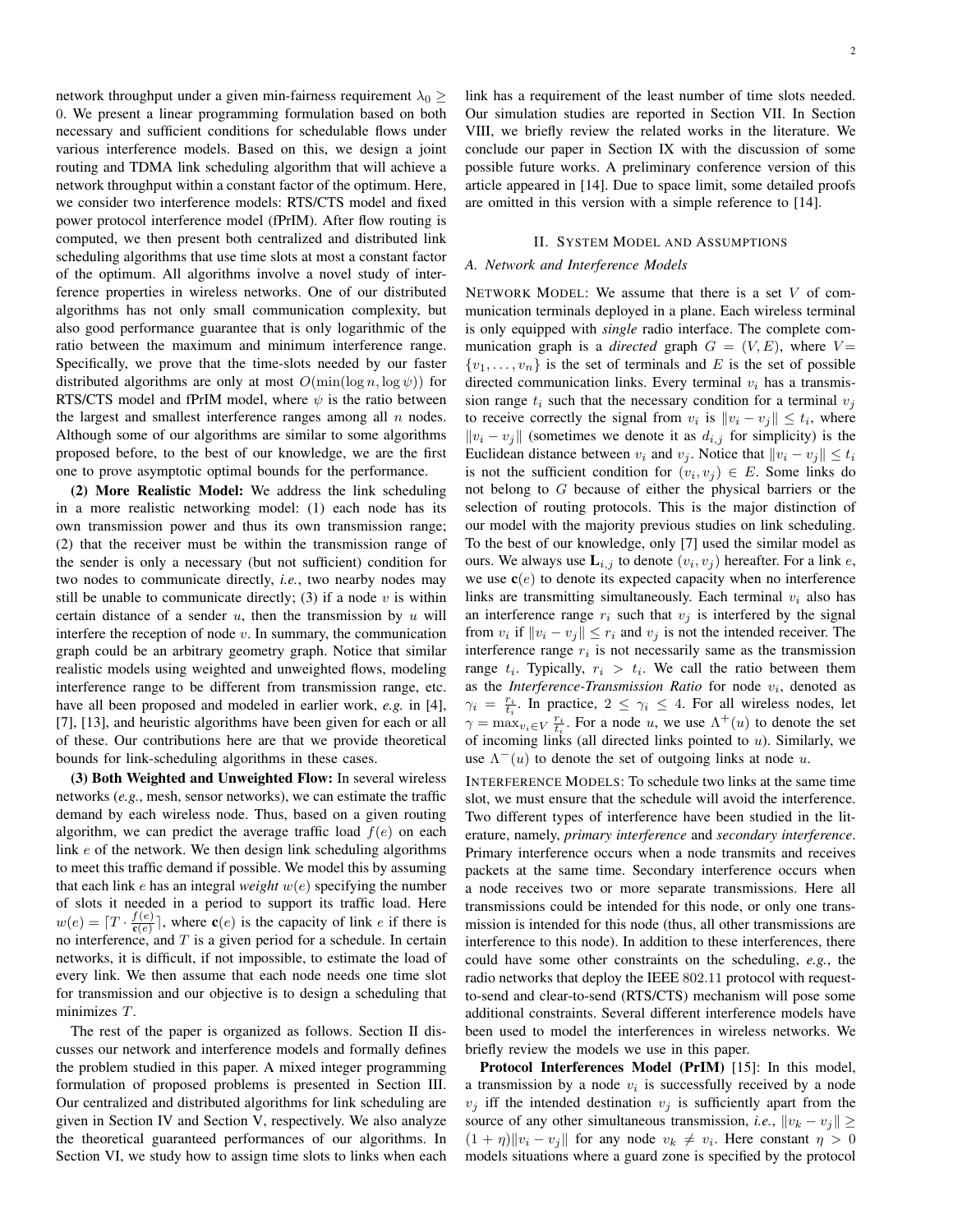to prevent a neighboring node from transmitting on the same channel at the same time. This model *implicitly* assumed that each node  $v_k$  will adopt the power control mechanism when it transmits signals. Simulation analysis [16] as well as the analytical results [17] indicate that the PrIM does not necessarily provide a comprehensive view of reality due to the aggregate effect of interference in wireless networks. However, it does provide some good estimations of interference and most importantly it enables a theoretical performance analysis of a number of protocols designed in the literature. Link scheduling under PrIM and network model similar to ours has been studied in [7].

Fixed Power Protocol Interferences Model (fPrIM): We adopt the following interference model throughout this paper. We assume that a node will *not* dynamically change its power based on the intended receiver in a packet-level. Note that this assumption does not preclude the power control that can further reduce the power consumption. We only assume that there is no power adaptation at the packet level and the power is not adjustable for a certain period of time, which is close to the real situation. However, we do assume that each node  $v_i$  has its own fixed transmission power and thus a fixed transmission range  $t_i$ . We also assume that each node  $v_k$  has an *interference range*  $r_k$ such that any node  $v_i$  will be interfered by the signal from  $v_k$  if  $||v_k - v_j|| \leq r_k$  and node  $v_k$  is sending signal to some node other than  $v_j$ . In other words, the transmission from  $v_i$  to  $v_j$  is viewed successful if  $||v_k - v_j|| > r_k$  for every node  $v_k$  transmitting in the same time slot using the same channel.



Fig. 1. Communication Restriction by RTS/CTS.

RTS/CTS Model: This model was also studied previously, *e.g.*, [1]. For every pair of transmitter and receiver, all nodes that are within the interference range of either the transmitter or the receiver cannot transmit. Figure 1(a) shows the case that communication from  $B$  to  $A$  and  $C$  to  $D$  cannot take place simultaneously due to RTS. Figure 1(b) shows the case that communication from  $A$  to  $B$  and  $D$  to  $C$  cannot take place simultaneously due to CTS. Although RTS/CTS is not the interference itself, for convenience of our notation, we will treat the communication restriction due to RTS/CTS as *RTS/CTS interference* model. Thus, for every pair of simultaneous communication links, say  $v_i v_j$  and  $v_p v_q$ , it should satisfy that (1) they are distinct four nodes, *i.e.*,  $v_i \neq v_j \neq v_p \neq v_q$ ; (2)  $v_i$  and  $v_j$  are not in the interference ranges of  $v_p$  and  $v_q$ , and vice versa. Figure 2(a) shows an example where link  $\mathbf{L}_{i,j}$  interferes  $\mathbf{L}_{p,q}$ . Here, a solid circle with center v denotes the transmission region and dotted circle denotes the interference region of node v. The *interference region*, denoted by  $I_{i,j}$ , of a link  $L_{i,j}$  is the union of the interference region of nodes  $v_i$  and  $v_j$ . See Figure 2(b) for illustration. When a directed link  $v_i v_j$  (or  $v_jv_i$ ) is active, all simultaneous transmitting links  $v_pv_q$  cannot have an end-point inside the area  $I_{i,j}$ .

There are also other interference models, *e.g.*, Transmitter Interference Model [18] and Physical Interference Model. However, in this paper, we mainly focus on joint routing and link scheduling for fPrIM and RTS/CTS models. Note that these two models are different, *e.g.*, in Figure 1(a), links BA and CD can be assigned

the same channel in fPrIM model, but not in RTS/CTS model. Similar statement holds for links AB and DC in Figure 1(b).

Assume that the communication links in the wireless network are predetermined. Given a communication graph  $G = (V, E)$ , we use the *conflict graph* (*e.g.*, [13])  $F_G$  to represent the interference in G. Each vertex (denoted by  $\mathbf{L}_{i,j}$ ) of  $F_G$  corresponds to a directed link  $(v_i, v_j)$  in the communication graph G. There is an *edge* between vertex  $\mathbf{L}_{i,j}$  and vertex  $\mathbf{L}_{p,q}$  in  $F_G$  if and only if  $\mathbf{L}_{i,j}$  conflicts with  $\mathbf{L}_{p,q}$  due to interference. Recall that whether two links conflict depends on the interference model used underneath, *e.g.*, fPrIM model or RTS/CTS model. Thus, for a given communication graph  $G$ , the interference graph  $F_G$  may be different. To avoid the confusion, we use  $F_G^P$  to denote the interference graph under the fPrIM model and  $F_G^{D2}$  to denote interference graph under RTS/CTS model.



(a)  $\mathbf{L}_{i,j}$  interferes  $\mathbf{L}_{p,q}$  (b) Interference region  $I_{i,j}$ Fig. 2. RTS/CTS Interference Model.

# *B. Problem Formulation*

Assume that each ordinary node  $u$  will aggregate the traffic from all its users and then route them to the Internet through some gateway nodes. We use  $\ell_O(u)$  to denote the total aggregated outgoing traffic of node u users and  $\ell_I (u)$  to denote the total aggregated incoming traffic of node  $u$  users. We will mainly concentrate on incoming traffic in this paper. For notation simplicity, we use  $\ell(u)$  to denote such load for node u. Notice that the traffic  $\ell(u)$  is not requested to be routed through a specific gateway node, neither requested to be using a single routing path. We also assume that among the set  $V$  of all wireless nodes, some of them have gateway functionality and provides the connectivity to the Internet. For simplicity, let  $S = \{s_1, s_2, \dots, s_q\}$  be the set of g gateway nodes, where  $s_i$  is actually node  $v_{n+i-g}$ . All other wireless nodes  $v_i$  (for  $1 \leq i \leq n - g$ ) are called *ordinary* wireless nodes. We assume that the gateway nodes will *not* act as relay node for a pair of ordinary wireless nodes. The routing problem is to decide a multi-path routing structure for each source node and an assignment of its flow to all links in the network. The flow assignment should satisfy certain restrictions such as flow conservation. Most importantly, the assigned flow should be schedulable by the coupled link scheduling method.

After the flow is assigned to each link, we then need to decide when a node should be actively sending data to a neighboring node, when TDMA link scheduling is adopted. Our objective of the **scheduling problem** is to give each link  $L \in G$  a transmission schedule  $S(L)$ , which is the list of time slots it could send packets such that the schedule is interference-free and the overall throughout of the network is maximized. Let  $X_{e,t} \in \{0,1\}$  be the indicator variable which is  $1$  iff  $e$  will transmit at time  $t$ . We will focus on periodic schedules in this paper. A schedule is periodic with period T if, for every link e and time slot t,  $X_{e,t} = X_{e,t+i} \cdot T$ for any integer i. For a link e, let  $I(e)$  denote the set of links  $e'$ that will cause interference if  $e$  and  $e'$  are scheduled at the same time slot. A schedule S is *interference-free* if  $X_{e,t} + X_{e',t} \leq 1$  for any  $e' \in I(e)$ . In the graph theory terminology, the interference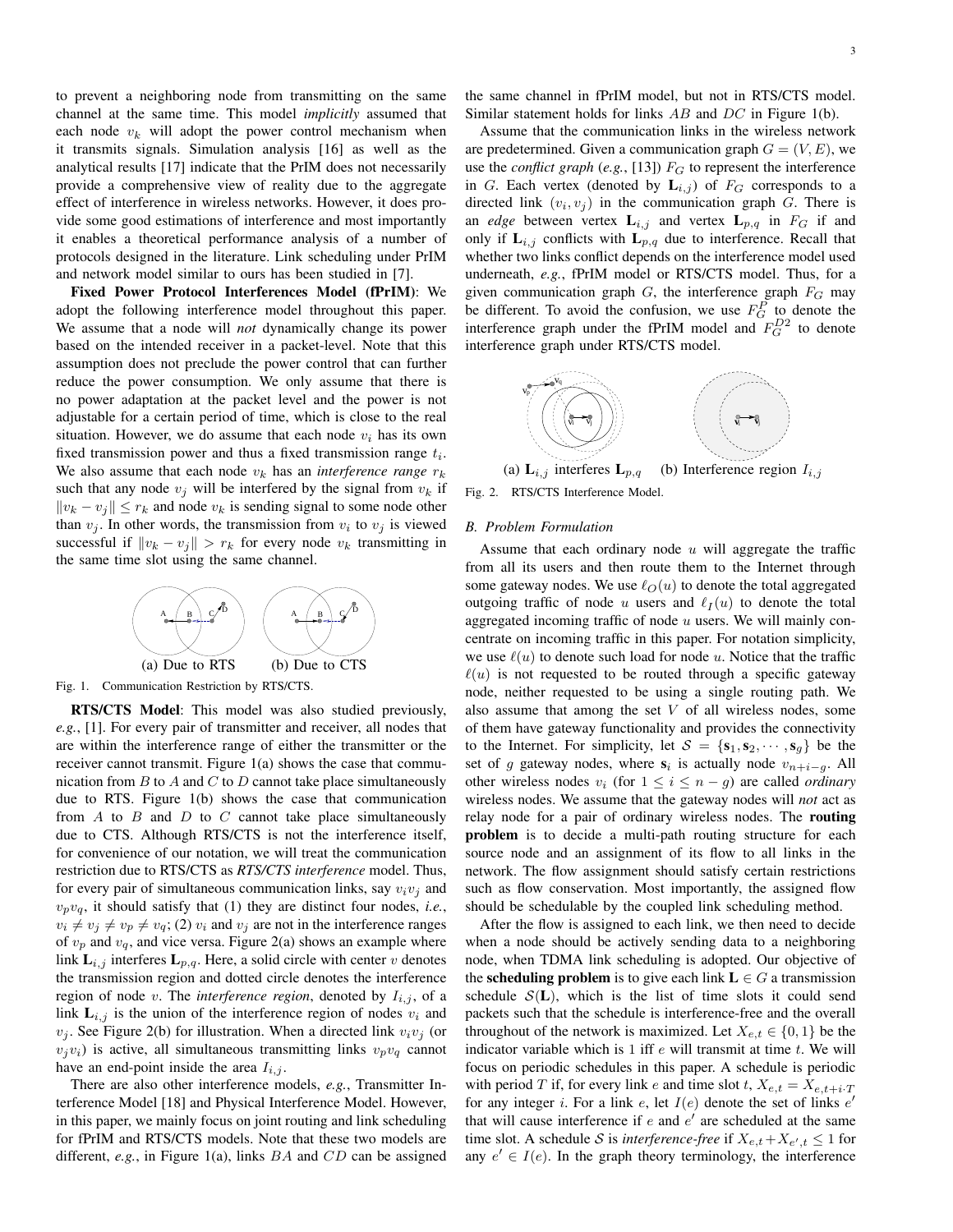free link scheduling problem is essentially the weighted *vertex coloring* of  $F_G$ .

When the traffic load of links are unknown, the objective of link scheduling is to find a scheduling with the minimum period. If we schedule all links within a period  $\chi$  such that no two links in same time slot interfere with each other, then at least one packet can be delivered over each communication link in every  $\chi$ time slots. Thus,  $1/\chi$  is often used to estimate the *throughput* of the network based on this schedule. The second case is that the average traffic load  $f(e)$  of each link is known in advance from the routing. We model this by assuming that each communication link e (vertex in the conflict graph) has a *weight* w(e) specifying the minimum number of time slots it required in each period. Here  $w(e) = \lceil T \cdot \frac{f(e)}{g(e)} \rceil$  $\frac{f(e)}{g(e)}$ , where  $c(e)$  is the capacity of link *e* if there is no interference, and  $T$  is a given period for a schedule. Our main focus in this paper is how to schedule the communication links in an interference-free manner such that the throughput of the network is maximized, *i.e.*, with the smallest T.

Notice that for simplicity we assume that there is only a singlechannel in the network. All our results can be easily extended to the case when multiple channels are available as in [1]. If nodes has a pre-assigned channels for each link, then the link scheduling with multiple channels is just the simple union of a set of schedulings, where each scheduling is for all links using the same channel. However, we agree that the static assignment of correct channels to appropriate links is a bigger factor in determining the performance. If links can dynamically switch channels, then our greedy algorithms will find the channel with the smallest available time slot for each link to be scheduled and the same performances hold.

### III. JOINT ROUTING AND LINK SCHEDULING

In this section, we first give a mixed Integer Programming formulation of the problem to be studied.

First assume that each source node has a demand for data rate  $\ell(u)$ . We want to find a routing that maximizes the minimum fairness, which is defined as the ratio of the achieved data rate over the required data rate. Given a link  $e$ , let  $f(e)$  be the total flow assigned to link e. We formulate the max-min-fairness routing problem as follows.

$$
\begin{cases}\n\sum_{e \in \Lambda^+(u)} f(e) - \sum_{e \in \Lambda^-(u)} \begin{cases}\n\max \lambda \\
f(e) & = & f(u) \quad \forall u \notin \mathcal{S} \\
f(u) & \geq & \lambda \ell(u) \quad \forall u \notin \mathcal{S} \\
\alpha(e) \cdot \mathbf{c}(e) & = & f(e) \quad \forall e \\
\alpha(e) & \geq & 0 \quad \forall e \\
\alpha(e) & \leq & 1 \quad \forall e\n\end{cases}\n\end{cases}
$$
\nexists interference-free schedule for  $f(e)$ 

Here  $f(u)$  is the achieved data rate for node u with flow assignment f;  $0 \leq \alpha(e) \leq 1$  is the fraction of the time link e will be actively transmitting to achieve such flow assignment. Notice that, for links that interfere with each other, clearly, the summation of their  $\alpha(e)$  should be no more than 1. It is widely known that it is NP-hard to decide whether a feasible scheduling  $X_{e,t}$  exists when given the flow  $f(e)$  (or equivalently,  $\alpha(e)$ ) for wireless networks with interference constraints. Similarly, we can formulate the problem of routing for maximizing the throughput where the objective function is  $\max_{u \in V} f(u)$  and the  $\lambda$  in the section inequality is replaced by some minimum fairness requirement constant  $\lambda_0 \geq 0$ .

Schedulable Flows: We then mathematically formulate the necessary and sufficient condition for schedulable flow  $f(e)$  =

 $\alpha(e) \cdot \mathbf{c}(e)$ : flow f (equivalently, whether a given vector  $\alpha(e)$  for all  $e$  is schedulable) is schedulable if and only if we can find integer solution  $X_{e,t}$  satisfying the following conditions.

$$
\begin{cases}\nX_{e,t} + X_{e',t} \leq 1 & \forall e' \in \mathbf{I}(e), \forall e, \forall t, \\
\frac{\sum_{1 \leq t \leq T} X_{e,t}}{T} = \alpha(e) & \forall e, \\
X_{e,t} \in \{0,1\} & \forall e, \forall t,\n\end{cases}
$$

Recall that here  $X_{e,t}$  denotes whether link e is active at time  $t \in [1, T]$ . For some interference models several papers gave relaxed necessary conditions and relaxed sufficient conditions for schedulable flows that can be decided in polynomial time. For example, for RTS/CTS model with uniform transmission range and uniform interference range, [1] gave a sufficient condition and unform interference range, [1] gave a surficient condition<br> $\alpha(e) + \sum_{e' \in I(e)} \alpha(e') \leq 1$ , and a necessary condition  $\alpha(e)$  +  $\tilde{=}$  $e' \in I(e)$   $\alpha(e') \leq C(q)$ . Here  $C(q)$  is a constant depending on the ratio of interference range over the transmission range.

For *each* of the interference models discussed in this paper, we later will present a necessary and a sufficient condition for schedulable flows. Generally, we have the following theorem (whose proof is deferred to later section)

*Theorem 1:* Assume that the network is single-channel network. A sufficient condition for a flow defined by  $\alpha(e)$  to be schedulable is,

$$
\alpha(e) + \sum_{e' \in \mathbf{I}_{\mathcal{M}}(e)} \alpha(e') \le 1
$$

and a necessary condition for such flow to be schedulable is,

$$
\alpha(e) + \sum_{e' \in \mathbf{I}_{\mathcal{M}}(e)} \alpha(e') \leq C_{\mathcal{M}}.
$$

Here  $I_{\mathcal{M}}(e) \subseteq I(e)$  is defined based on the specific interference model  $M$  for the purpose of link scheduling;  $C_M$  is a constant depending on the specific interference model and  $\gamma$ .  $C_{RTS/CTS}$ is a constant defined in Lemma 6; while  $C_{fPrIM} = \lceil \frac{2\pi}{\arcsin \frac{\gamma - 1}{2\gamma}} \rceil$ is proved in Lemma 9.

Consequently, we need to solve the following Linear Programming (LP-Flow-fairness) for  $\alpha(e)$  such that

$$
\left\{\begin{array}{rcl} \sum_{e\in\Lambda^+(u)}f(e)-\sum_{e\in\Lambda^-(u)}f(e)&=&f(u)&\forall u\not\in\mathcal{S}\\ f(u)&\ge&\lambda\ell(u)&\forall u\not\in\mathcal{S}\\ \alpha(e)\cdot\mathbf{c}(e)&=&f(e)&\forall e\\ \alpha(e)&\ge&0&\forall e\\ \alpha(e)+\sum_{e'\in\mathbf{I}_\mathcal{M}(e)}\alpha(e')&\le&1&\forall e\\ \end{array}\right.
$$

In majority applications, we not only have to guarantee certain fairness of the achieved flows for all end wireless devices, but also have to achieve the largest possible throughput under certain fairness constraints. Assume that we have a minimum fairness constraints  $\lambda_0$ . To *approximately* find the maximum throughput routing, we will solve the following linear programming (LP-**Flow-throughput**) for  $\alpha(e)$  such that

$$
\begin{cases}\n\sum_{e \in \Lambda^{+}(u)} f(e) - \sum_{e \in \Lambda^{-}(u)} f(e) = f(u) & \forall u \notin \mathcal{S} \\
\sum_{e \in \Lambda^{-}(s_i)} f(e) - \sum_{e \in \Lambda^{+}(s_i)} f(e) = f(s_i) & \forall u \notin \mathcal{S} \\
\sum_{e \in \Lambda^{-}(s_i)} f(e) - \sum_{e \in \Lambda^{+}(s_i)} f(e) = f(s_i) & \forall s_i \in \mathcal{S} \\
\alpha(e) \cdot \mathbf{c}(e) = f(e) & \forall e \\
\alpha(e) \leq 0 & \forall e \\
\alpha(e) + \sum_{e' \in \mathbf{I}_{\mathcal{M}}(e)} \alpha(e') \leq 1 & \forall e\n\end{cases}
$$

Based on the above linear programming formulations, we will solve  $\alpha(e)$  for all links e. In following sections, we will present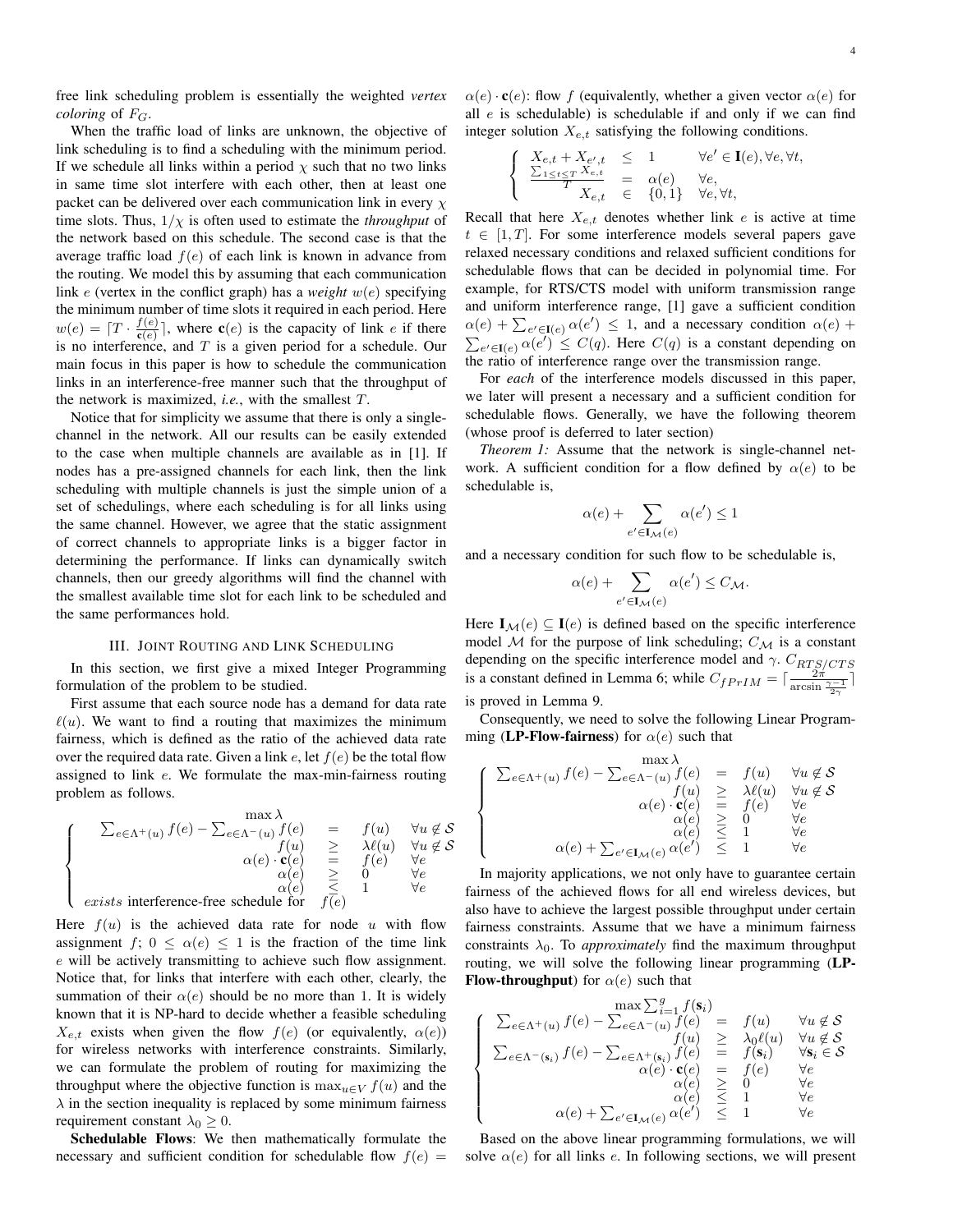both centralized algorithms (Algorithms 1 and 2 for link scheduling in RTS/CTS and fPrIM models respectively) and distributed algorithms for scheduling link activities to achieve the flows. This efficient algorithms, together with our linear programming formulations imply the following theorems.

*Theorem 2:* Algorithms 1 and 2 together with Algorithm 6 and the linear programming formulation LP-Flow-fairness, produce a feasible interference-free link-channel scheduling whose achieved fairness is at least  $\frac{1}{C_{\mathcal{M}}}$  of the optimum.

Proof: Consider an optimum flow assignment defined by  $\alpha^*(e)$ , *i.e.*, the flow supported by a link e is  $\alpha^*(e) \cdot \mathbf{c}(e)$ . From Theorem 1, we know that

$$
\alpha^*(e) + \sum_{e' \in \mathbf{I}_{\mathcal{M}}(e)} \alpha^*(e) \le C_{\mathcal{M}}.
$$

Define a new flow  $\alpha'$  as  $\alpha'(e) = \frac{\alpha^*(e)}{C_{\mathcal{M}}}$ . Obviously,

$$
\alpha'(e) + \sum_{e' \in \mathbf{I}_{\mathcal{M}}(e)} \alpha'(e) \le 1.
$$

It is easy to show that the new flow  $\alpha'$  satisfies all conditions of our linear programming LP-Flow-fairness. In other words,  $\alpha'$  is a feasible solution for this LP. Consequently, the solution of LP-**Flow-fairness** is at least that of  $\alpha'$ , which is  $\frac{1}{C_M}$  of the optimum. This finishes the proof.

Similarly, we have

*Theorem 3:* Algorithms 1 and 2 together with Algorithm 6 and the linear programming formulation LP-Flow-throughput, produce a feasible interference-free link-channel scheduling whose achieved throughput is at least  $\frac{1}{C_M}$  of the optimum, whose achieved fairness is at least  $\frac{1}{C_{\mathcal{M}}} \lambda_0$ .

#### IV. CENTRALIZED LINK SCHEDULING

In this section, we propose centralized link scheduling algorithms under different interference models when the objective is to schedule every link once and minimize the time-period  $T$  used. Some fundamental studies of interference graph here will form the bases for scheduling links when each link has a requirement on the number of time-slots it needed in a scheduling period.

# *A. Scheduling under RTS/CTS Model*

A number of centralized algorithms for link scheduling have been proposed in the literature, *e.g.*, [1], [7]. A common approach is to assign each link the best possible channels (smallest time slots here) by greedy. The difference between them is the processing order of links: [7] processes links with smaller lengths first while [1] processes links in an arbitrary order (since it uses UDG graph models for both communication and interference). Our centralized algorithm (Algorithm 1) processes links in a special order as in [19]. The basic idea is to first sort links as follows: every time we pick a link, say L, from the remaining graph that has the smallest number of interfered links in the remaining graph and then remove L from this graph; repeat this till the graph becomes empty. We then assign time slots to links in the reverse order of picked links using the smallest time slot available (not used by interfering links). In summary, a link e with larger  $I(e)$  will be more likely processed earlier.

We first present some necessary definitions and properties needed to prove the performance of our algorithms. Given a communication link  $L_{i,j}$ , we define the *interference radius of link*  $\mathbf{L}_{i,j}$  as  $r_{i,j} = \max\{r_i, r_j\}$ . If  $r_i > r_j$  or  $r_i = r_j$  and ID

# Algorithm 1 Centralized Scheduling under RTS/CTS Model

**Input:** A communication graph  $G = (V, E)$  of m links. Output: An interference-free link scheduling.

- 1: Construct the conflict graph  $F_G^{D2}$  and let graph  $G' = F_G^{D2}$ .
- 2: while  $G'$  is not empty do
- 3: Find the vertex with the *smallest* total degree in  $G'$  and remove this vertex from  $G'$  and all its incident edges. Let  $L_k$  denote the  $(m-k+1)$ th vertex removed, and the degree of  $L_k$  in graph  $G'$  just before it is removed be its  $\delta$ -degree.
- 4: Process links from  $L_1$  to  $L_m$  and assign to each  $L_k$  the smallest time slot not yet assigned to any of its neighbors in  $F_G^{D2}$ .

of node  $v_i$  is larger than the ID of node  $v_j$ , then  $v_i$  is called the *head* (denoted as  $h_{i,j}$ ) of link  $(v_i, v_j)$  and  $v_j$  is the *tail* (denoted as  $t_{i,j}$ ) of this link. Notice that here, the *head* of a link is not necessarily the sender of the directed communication link. Given a node  $v_k$ , we use  $R(v_k, x)$  to denote the disk centered at  $v_k$  and with radius  $x \cdot r_k$ . A node  $v_k$  interferes a node  $v_i$  if node  $v_i$  is inside the interference region (*i.e.*, disk  $R(v_k, 1)$ ) of node  $v_k$ . We say a link  $L_{p,q}$  interferes a node  $v_k$  if either  $v_p$  or  $v_q$  interferes  $v_k$ . For a given node  $v_k$ , we use  $N^{\geq}(v_k,\alpha)$  to denote the set of nodes satisfying that (1) each of their interference radius is at least  $r_k$ ; (2) each of them interferes some nodes in  $R(v_k, \alpha)$ . Notice that a node from  $N^{\geq}(v_k, \alpha)$  could be arbitrarily far away from node  $v_k$ . Similarly, for a link  $\mathbf{L}_{i,j}$ , let  $R(\mathbf{L}_{i,j},x)$  denote the union of two disks centered at  $v_i$  and  $v_j$  respectively with radius  $x \cdot r_i$  and  $x \cdot r_j$  respectively. Let  $N \geq (\mathbf{L}_{i,j}, \alpha)$  denote the union of node sets  $N^{\geq}(v_i, \alpha)$  and  $N^{\geq}(v_j, \alpha)$ . The following theorem estimates the local chromatic number based on node degree.

*Theorem 4:* For a given node  $v_k$  and any node set  $V_k \subseteq$  $N^{\geq}(v_k,\alpha)$  with constant  $\alpha$ , there exists a subset  $V'_k$  of  $V_k$  with cardinality  $|V_k|/C_\alpha$  such that each node interferes with each other, where  $C_{\alpha} \leq (6\alpha + 1)^2 + 11$ .

*Proof:* We consider a partition of  $V_k$ : the nodes in and outside region  $R(v_k, 3\alpha)$ , denoted by  $V_k^1$  and  $V_k^2$  respectively.

First, we consider the node set  $V_k^1$ . Using a simple area argument, there are at most  $\frac{\pi((3\alpha+\frac{1}{2})r_k)^2}{r(k-1)^2}$  $\frac{3\alpha + \frac{1}{2}r_k^2}{\pi(\frac{1}{2}r_k)^2} = (6\alpha + 1)^2$  disks with radius  $\frac{r_k}{2}$  can be placed inside the disk  $R(v_k, 3\alpha)$ . Thus, there exists a node set in  $V_k^1$  with size at least  $|V_k^1|/(6\alpha+1)^2$ such that each node in the set interferes with each other.



(a) Divide into 11 cones (b) 2 nodes interfere in same cone Fig. 3. Illustration of the partition of the region.

Second, we consider the node set  $V_k^2$ . We divide the whole space into 11 equal cones using 11 rays from  $v_k$  as shown Figure 3(a). If  $v_a$  and  $v_b$  are in the same cone, then  $\angle v_a v_k v_b < 33^\circ$ . Let  $d_{a,b} = ||v_a - v_b||$ . Since  $v_a \in N^{\geq}(v_k, \alpha)$ ,  $v_a$  interfere with some nodes in  $R(v_k, \alpha)$ ,  $d_{a,k} \leq r_a + \alpha \cdot r_k$ . Similarly,  $d_{b,k} \leq r_b + \alpha \cdot r_k$ . Thus,  $\max\{d_{a,k}, d_{b,k}\}\leq \max\{r_a, r_b\} + \alpha \cdot r_k$ . On the other hand, since both  $v_a$  and  $v_b$  are outside  $R(v_k, 3\alpha)$ ,  $\min\{d_{a,k}, d_{b,k}\}\geq$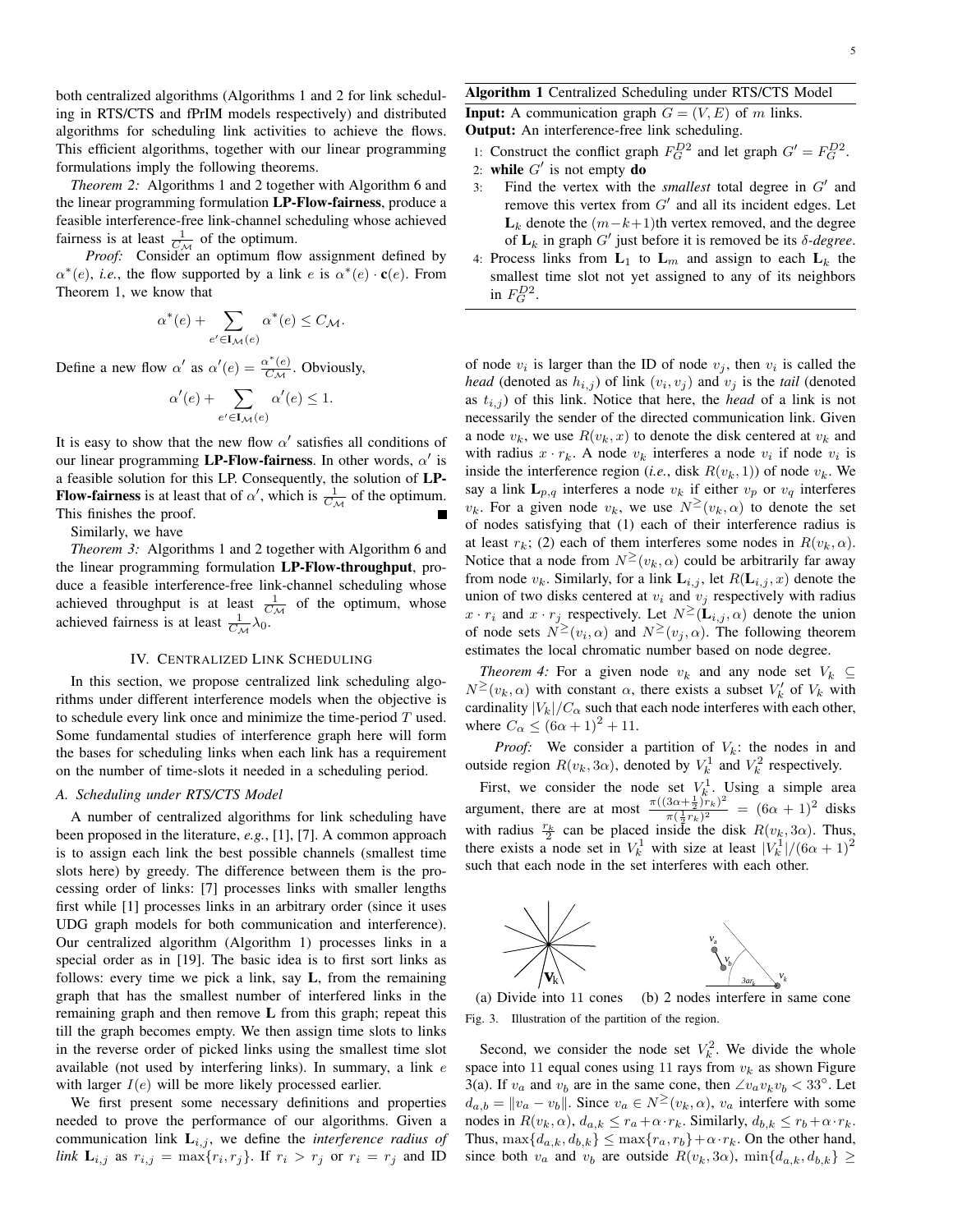$3\alpha \cdot r_k$ . As shown in Figure 3 (b), for  $v_a$  and  $v_b$ ,

$$
d_{a,b}^2 < d_{a,k}^2 + d_{b,k}^2 - 2\cos(33^\circ) \cdot d_{a,k} \cdot d_{b,k}
$$
\n
$$
= \max\{d_{a,k}, d_{b,k}\}^2 + \min\{d_{a,k}, d_{b,k}\}^2 - \frac{5}{3}\max\{d_{a,k}, d_{b,k}\} \cdot \min\{d_{a,k}, d_{b,k}\}
$$
\n
$$
\leq \max\{d_{a,k}, d_{b,k}\} \left[\max\{d_{a,k}, d_{b,k}\} - \frac{2}{3}\min\{d_{a,k}, d_{b,k}\}\right]
$$
\n
$$
\leq (\max\{r_a, r_b\} + \alpha \cdot r_k) \cdot [\max\{r_a, r_b\} + \alpha \cdot r_k - 2\alpha \cdot r_k]
$$
\n
$$
\leq \max\{r_a, r_b\}^2 - \alpha^2 \cdot r_k^2 < \max\{r_a, r_b\}^2.
$$

The transition between the second and third inequalities is because  $\max\{d_{a,k}, d_{b,k}\} \leq \max\{r_a, r_b\} + \alpha \cdot r_k$  and  $\min\{d_{a,k}, d_{b,k}\} \geq$  $3\alpha \cdot r_k$ . Thus,  $v_a$  interferes with  $v_b$ . Therefore, each pair of nodes in the same cone interfere with each other. This proves that there exists a node set in  $V_k^2$  with size at least  $|V_k^2|/11$  such that the nodes in the set interfere with each other.

Consequently, there exists a node set with size at least

$$
\max\{|V_k^1|/(6\alpha+1)^2, |V_k^2|/11\} \geq \frac{|V_k^1|+|V_k^2|}{(6\alpha+1)^2+11} = \frac{|V_k|}{C_\alpha}
$$

such that all nodes in the set interfere with each other. Here,  $C_{\alpha} \leq (6\alpha + 1)^2 + 11$ , and we call it the  $\alpha$ -hop interference number. Notice that  $(6\alpha + 1)^2 + 11$  is an upper bound on  $C_{\alpha}$  and it can be improved by using a more tight analysis.

Notice that Theorem 4 works for the interference on nodes only. For a link  $e = \mathbf{L}_{i,j}$ , let  $I^{\geq}(e)$  be the links  $e'$  interfering with  $e$ under RTS/CTS model and whose radius is not smaller than e. Following theorem shows a counterpart that works for links also.

*Theorem 5:* For a given link  $e = \mathbf{L}_{i,j}$ , at least  $|I^{\geq}(e)|/(2C_1)$ time slots are needed to schedule all links in  $I^{\geq}(e)$ .

*Proof:* For each link  $\mathbf{L}_{p,q} \in I^{\geq}(e)$ , without loss of generality, we assume that  $r_p \ge r_q$ . Recall that  $e' = \mathbf{L}_{p,q}$  and e interfere by definition. Following we discuss by cases.

**Case 1:** The interference region of  $v_p$  covers either  $v_i$  or  $v_j$ .

**Case 2:** The interference region of node  $v_p$  can neither cover  $v_i$  nor  $v_j$ , and  $v_q$  is *outside* the union  $R(L_{ij}, 1)$  of interference region of  $v_i$  and  $v_j$ . Clearly, in this case  $v_p$  must also be outside of  $R(\mathbf{L}_{ij}, 1)$ . Since e and e' interfere, it must be that the interference region of  $v_q$  covers either  $v_i$  or  $v_j$ .

**Case 3:** The interference region of node  $v_p$  can neither cover  $v_i$  nor  $v_j$ , and  $v_q$  is *inside* the union  $R(L_{ij}, 1)$  of interference region of  $v_i$  and  $v_j$ . Then  $v_p$  will "interfere" a dummy node  $v_q$ .

In summary, we conclude that at least one end node of  $L_{p,q}$  interferes with some nodes in region  $R(L_{i,j}, 1)$ , *i.e.*, the head of  $\mathbf{L}_{p,q}$  is in  $N^{\geq}(\mathbf{L}_{i,j}, 1)$ . Recall that  $N^{\geq}(\mathbf{L}_{i,j}, 1)$  =  $N^{\geq}(v_i, 1) \bigcup N^{\geq}(v_j, 1)$ . The head of  $\mathbf{L}_{p,q}$  is either in  $N^{\geq}(v_i, 1)$ or  $N^{\geq}(v_j, 1)$ . Without loss of generality, we assume that at least  $|I^{\geq}(e)|/2$  heads of the links in  $I^{\geq}(e)$  are in  $N^{\geq}(v_i, 1)$ . From Theorem 4, there are at least  $|I^{\geq}(e)|/(2C_1)$  heads that interfere with each other. Thus, there are at least  $|I^{\geq}(e)|/(2C_1)$  links in  $I^{\geq}(e)$  that interfere with each other. This finishes the proof. п

Consequently, we have the following necessary condition for any interference-free link scheduling under RTS/CTS model:

*Lemma 6:* For any time slot  $\tau$ , any valid RTS/CTS interference-free link scheduling  $S$  must satisfy that

$$
X_{e,\tau} + \sum_{e' \in I^{\geq}(e)} X_{e',\tau} \leq C_{RTS/CTS},
$$

where constant  $C_{RTS/CTS} = 2C_1$ , and  $I^{\geq}(e)$  is the links interfering with e whose radius is not smaller than e.

Notice that above theorems hold for any multi-hop wireless networks in which both the transmission range and interference range could be heterogeneous and some links could be missing due to various reasons. If the interference range is homogeneous, then the constant  $C_{\alpha}$  could be improved.

Let  $\delta(F_G^{D2})$  be the *maximum*  $\delta$ -degree of all links  $\mathbf{L}_k$  in the Step 2-3 of Algorithm 1. We now prove that Algorithm 1 has the following performance guarantee.

*Theorem 7:* Under RTS/CTS model, Algorithm 1 needs at most  $2C_1 \cdot \delta_{opt}$  time-slots for all links without interference, where  $\delta_{opt}$  is the minimum schedule period T.

*Proof:* Let *H* be the vertex induced subgraph of  $F_G^{D2}$  such that each vertex in H has degree at least  $\delta(F_G^{D2})$ . The existence of H is straightforward from the definition of  $\delta(G)$ . Without loss of generality, let  $L_{i,j}$  be the vertex in H with the smallest interference range. From Theorem 5, there exists a clique of size at least  $\frac{\delta(F_G^{\overline{D}2})+1}{2C_1}$  in  $F_G^{D2}$ . The optimal solution thus needs  $\geq \frac{\delta(F_G^{D2})+1}{2C_1}$  colors. Algorithm 1 uses  $\leq \delta(F_G^{D2})+1$  colors. This finishes our proof.

# *B. Scheduling under fPrIM Model*

Kumar *et al.* [7] studied the scheduling under a different protocol interference model (with parameter  $\delta$ ): where a transmission by a node  $v_i$  is successfully received by a node  $v_j$  iff  $||v_k - v_j|| \ge (1 + \delta) ||v_i - v_j||$  for any node  $v_k \ne v_i$ . This needs every node to dynamically change its transmission power based on receiving node. Recall that in this paper, we assume that any node will have a fixed transmission power. It is not difficult to design network examples where the methods (processing links in the order of decreasing length) developed in [7] will not work under our model.

Under RTS/CTS model, we essentially showed that the optimal color assignment needs at least  $\delta(F_{Q_2}^{D2})$  colors. Note that when the graph is modeled by UDG,  $\delta(F_Q^{D2})$  is essentially  $\Delta(F_{G}^{D2})$ , where  $\Delta(F_G^{D2})$  is the maximum degree of the conflict graph  $\tilde{F}_G^{D2}$ . Thus, almost any greedy based coloring method (using at most  $\Delta(F_G^{D2})$  + 1 colors) has a constant approximation ratio. Several previous literatures claimed the same result (that the optimal coloring needs  $\Theta(\Delta(F_G^P))$  colors) under the fPrIM model and proposed some algorithms to color the communication graph G using  $O(\Delta(F_G^P))$  colors, where  $\Delta(F_G^P)$  is the maximum degree of the conflict graph  $F_G^P$  under fPrIM model. We can also define  $\delta(F_G^P)$  as the maximum  $\delta$ -degree of the  $F_G^P$  which can be computed by applying Step 2-3 of Algorithm 1 on  $F_G^P$ . However, as we will show later, there are examples of communication graphs whose optimal coloring needs constant colors, while, on the other hand, both  $\Delta(F_G^P)$  and  $\delta(F_G^P)$  are  $O(n^{1-\epsilon})$  for any  $0 \leq \epsilon < 1$  if all nodes have the same transmission range and  $t_i = r_i = r$ . This shows that any greedy algorithm that uses  $\Theta(\Delta(F_G^P))$  or even  $\Theta(\delta(F_G^P))$  colors could be very bad compared to the optimal solution.

We now describe such an example as in Figure 4. Here all nodes have same transmission range and interference range r. The links formed several groups such that all links in each group are parallel and each link has length  $r$ . The groups are placed in a cyclic manner such that any sender of one group interferes with all receivers in the previous group and does not interfere with any other receivers in other groups. The number of links in each group is  $n^{1-\epsilon}$  and there are  $n^{\epsilon}$  groups. Obviously, in the conflict graph  $F_G^P$ , the degree of each vertex (corresponding to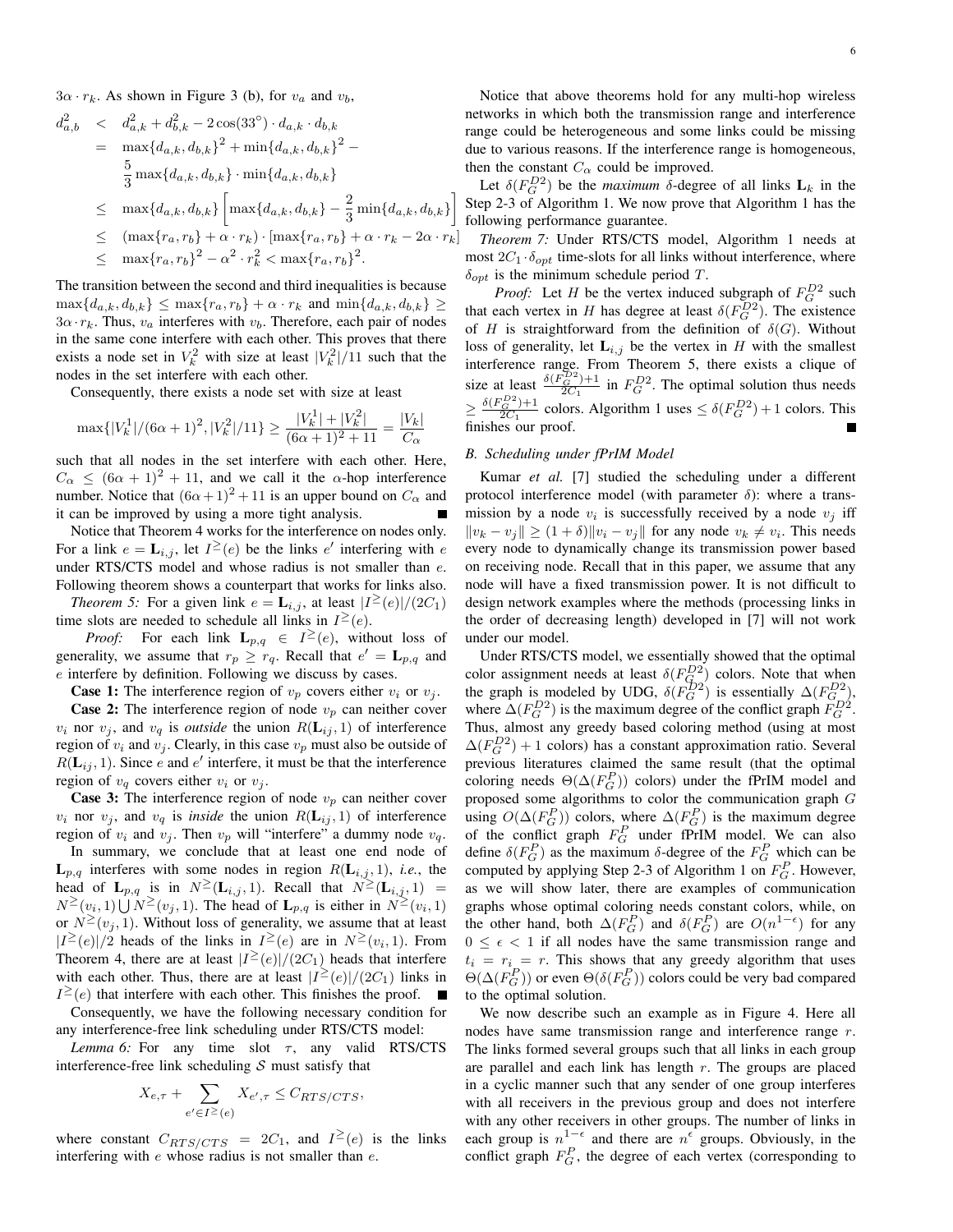a physical link) is  $n^{1-\epsilon}$ . Thus,  $\Delta(F_G^P) = \delta(F_G^P) = n^{1-\epsilon}$ . On the other hand, we can use at most 3 colors to color all the links without conflict: we color groups in clockwise order, and all links in the same group are assigned the same color that is the smallest available.



Fig. 4. Bad example for simple greedy

The above example shows that it is unclear whether Algorithm 1 can find a scheduling that approximates the optimal solution when the interference range equals the transmission range (the proof of Theorem 7 does not extend to this scenario). Fortunately, the ratio of the interference range over the transmission range is usually around 2 in practice. Next, we utilize this property to design an efficient link scheduling with a constant approximation ratio.

Given any two nodes  $\mathbf{L}_{i,j}$  and  $\mathbf{L}_{p,q}$  in conflict graph  $F_G^P$  such that  $v_j$  and  $v_q$  are receivers, if  $\mathbf{L}_{i,j}$  and  $\mathbf{L}_{p,q}$  interfere with each other, then it is possible that (1)  $v_i$  interferes  $v_q$ , or (2)  $v_p$  interferes  $v_j$ , (3) or both. If  $v_p$  interferes  $v_j$ , then we treat the link between  $L_{i,j}$  and  $L_{p,q}$  as an *incoming link* for  $L_{i,j}$ . Similarly, if  $v_i$  interferes  $v_q$ , we treat the link as an *outgoing* link for  $\mathbf{L}_{i,j}$ . Let  $d_{i,j}^{in}(F_G^P)$  and  $d_{i,j}^{out}(F_G^P)$  be the incoming and outgoing degree of  $\mathbf{L}_{i,j}$  in the conflict graph  $F_G^P$  respectively. The number of incoming links of a vertex in  $F_G^P$  is its incoming degree, and the number of outgoing links are its outgoing degree. Similarly, we define  $\Delta^{in}(F_G^P)$  and  $\Delta^{out}(F_G^P)$  as the maximum incoming and outgoing degree in graph  $F_G^{\overrightarrow{P}}$  respectively. When  $\gamma_i > 1$  for each node  $v_i$ , we can show that the optimal coloring needs at least  $\Theta(\Delta^{in}(F_G^P))$  colors, where the hidden constant depending on  $\min_i \gamma_i$  (which is typically 2 in practice).

*Lemma 8:* Consider any link  $\mathbf{L}_{i,j}$ , where  $v_j$  is the receiver. Consider two links  $\mathbf{L}_{p,q}$  and  $\mathbf{L}_{s,t}$  that are  $\mathbf{L}_{i,j}$ 's incoming links in conflict graph  $F_Q^{\hat{P}}$ , where  $v_q$  and  $v_t$  are the receivers. If  $\angle v_q v_j v_t \le \arcsin \frac{\gamma - 1}{2\gamma}$ , then link  $\mathbf{L}_{p,q}$  interferes with link  $\mathbf{L}_{s,t}$ .

*Proof:* Due to space limit, the detailed proof is omitted. Please refer the Lemma 5 in the conference version [14].

Similar to Lemma 6, we have the following necessary condition for interference-free link scheduling under fPrIM model.

*Lemma 9:* For any time slot  $\tau$ , any valid interference-free link scheduling  $S$  under protocol interference model must satisfy that

$$
X_{e,\tau} + \sum_{e' \in I^{in}(e)} X_{e',\tau} \le \lceil \frac{2\pi}{\arcsin \frac{\gamma - 1}{2\gamma}} \rceil,
$$

where  $I^{in}(e)$  is the set of incoming links of e that interfere e. This is because that for all incoming neighboring links of link  $e$ , Lemma 8 implies that there are at most  $\lceil \frac{2\pi}{\arcsin \frac{\gamma-1}{2\gamma}} \rceil$  links that can be scheduled at any same time slot. Notice that when  $\gamma = 1$ ,  $X_{e,\tau} + \sum_{e' \in I(e)} X_{e',\tau}$  could be arbitrarily large as shown by a network example illustrated in Figure 4. In practice,  $\gamma \geq 2$ , which implies that  $\lceil \frac{2\pi}{\arcsin \frac{\gamma-1}{2\gamma}} \rceil \leq 25$ . We then present our main theorem about the optimum coloring for fPrIM model with  $\gamma_i > 1$ .

*Theorem 10:* Optimal vertex coloring for conflict graph  $F_G^P$ needs  $\Theta(\Delta^{in}(F_G^P))$  colors if  $\min_i \gamma_i$  is some constant > 1.

*Proof:* For any link  $\mathbf{L}_{i,j}$  such that  $v_j$  is the receiver, we partition the space using b equal-sized cones apexed at node  $v_i$ ,

where  $b = \lceil \frac{2\pi}{\arcsin \frac{\gamma - 1}{2\gamma}} \rceil$ . From the Pigeon hole principle,  $\mathbf{L}_{i,j}$  has at least  $d_{i,j}^{in}(F_G^P)/b$  links whose receivers are in the same cone. From Lemma 8, all links in the same cone interfere with each other. Thus,  $\mathbf{L}_{i,j}$  has at least  $d_{i,j}^{in}(F_G^P)/b$  in-coming links such that they interfere with each other. It implies that any valid coloring will use at least  $d_{i,j}^{in}(F_G^P)/b$  among the incoming neighbors of link  $\mathbf{L}_{i,j}$ . Thus, the optimal coloring needs at least  $\Delta^{in}(F_G^P)/b+1$ colors.

Note that  $\Delta(F_G^P)$  could be arbitrary larger than  $\Delta^{in}(F_G^P)$ . Thus, simple greedy algorithm using  $\Delta(F_G^P)$  colors does not work, *e.g.*, the algorithm proposed in [1] for UDG networking model. It is known that the optimal coloring can be obtained by using greedy approach on a certain ordering of vertices in  $F_G^P$ . Next, with a careful selection of link ordering, we present our centralized scheduling method (Algorithm 2) that needs at most  $2 \cdot \Delta^{in}(F_G^P) + 1$  colors which is asymptotically optimal.

Algorithm 2 Centralized Scheduling under fPrIM **Input:** A communication graph  $G = (V, E)$  of m links. Output: An interference-free link scheduling.

- 1: Construct the conflict graph  $F_G^P$  and let graph  $G' = F_G^P$ .
- 2: while  $G'$  is not empty do
- 3: Find the link  $\mathbf{L}_{i,j}$  with the *largest*  $d_{i,j}^{in}(G') d_{i,j}^{out}(G')$  in  $G'$ and remove this vertex from  $G'$  and all its incident edges. Let  $L_k$  denote the kth vertex removed.
- 4: Process the sequences of links  $L_{i,j}$  from  $L_m$  to  $L_1$ . Assign each link  $L_k$  the smallest time slot not yet assigned to any of its neighbors in  $F_G^P$ .

*Theorem 11:* Algorithm 2 uses at most  $2 \cdot \Delta^{in}(F_G^P) + 1$  colors.

*Proof:* The key observation is that in any directed graph, the sum of all vertices' incoming degree equals the sum of outgoing degree. For the link  $\mathbf{L}_{i,j}$  with the largest  $d_{i,j}^{in}(G') - d_{i,j}^{out}(G')$  in  $G'$ , we must have  $d_{i,j}^{in}(G') \geq d_{i,j}^{out}(G')$ . Thus, when we assign color (or time-slot) for the link  $\mathbf{L}_{i,j}$ , the subgraph induced by all the links that have already been processed is exactly the subgraph  $G'$  right before vertex  $\mathbf{L}_{i,j}$  was removed in the while loop of Algorithm 2. Therefore, there are at most  $2 \cdot d_{i,j}^{in}(G')$  adjacent neighbors of  $\mathbf{L}_{i,j}$  in  $F_G^P$  that have already been processed. In other words, the smallest time-slot assigned to  $L_{i,j}$  is at most  $2 \cdot d_{i,j}^{in}(G') + 1$ , which is at most  $2 \cdot d_{i,j}^{in}(F_G^P) + 1$ . This proves that we need at most  $2 \cdot \Delta^{in}(F_G^P) + 1$  time-slots for an interferencefree schedule.

#### V. DISTRIBUTED LINK SCHEDULING

In a wireless network, centralized algorithm may not be possible and even if possible, due to the dynamic features of wireless networks, it is inefficient to update the coloring using a centralized algorithm. Thus, in this section, we design efficient distributed algorithms to get a valid coloring with good performance guarantee.

# *A. Scheduling under RTS/CTS Model*

In literatures, several distributed algorithms have been proposed for the vertex coloring. The first solution is to simply apply a distributed vertex coloring on the conflict graph  $F_G^{D2}$ . For arbitrary graphs, a  $\Delta$  + 1-coloring can be computed in time  $O(\log^* n + \Delta^2)$  or  $O(\Delta \log n)$  [8], [20]. Recall that all previous distributed algorithms work for the general graph. By taking advantage of special properties of conflict graph defined here, we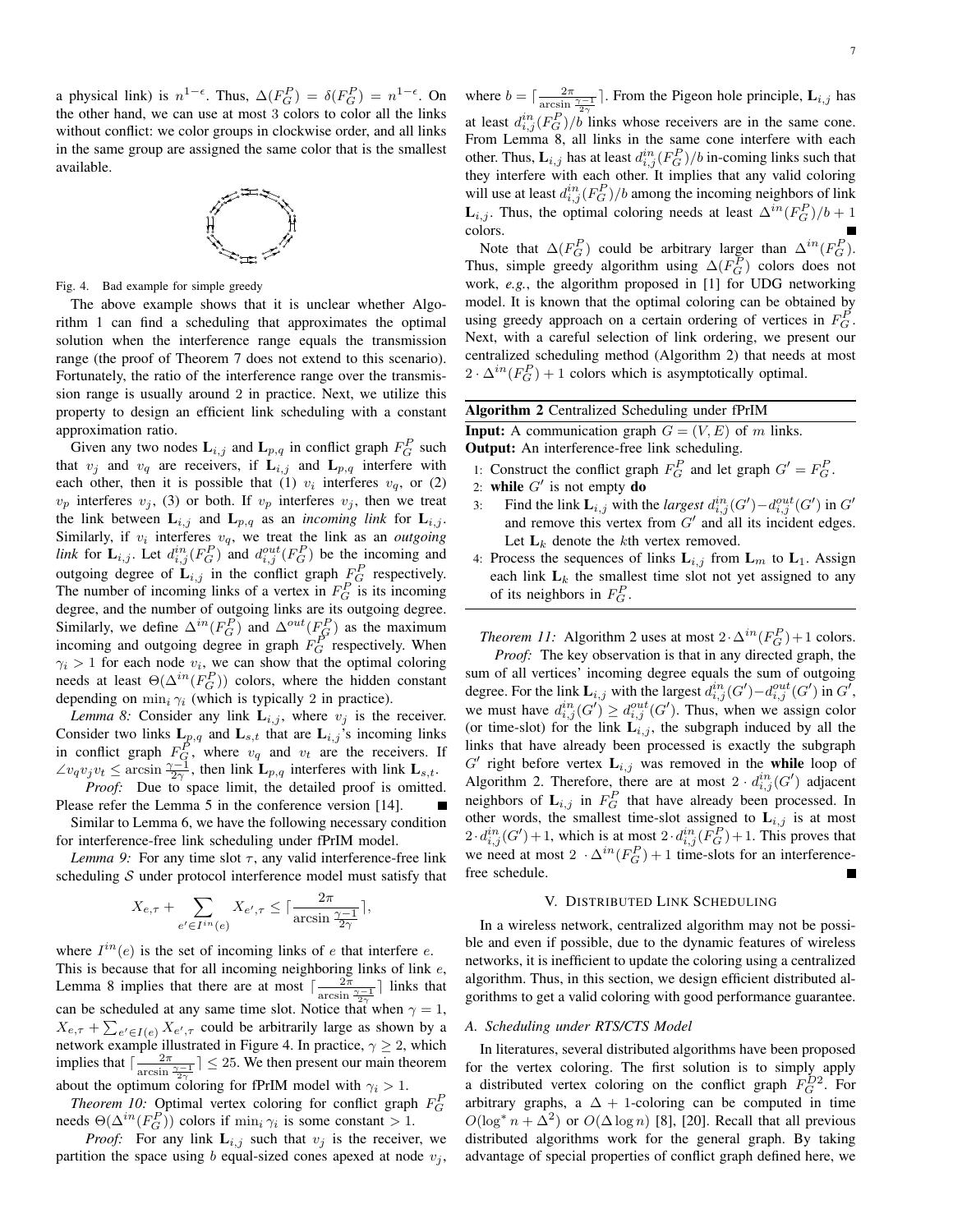are able to obtain a deterministic distributed coloring algorithm that colors the links with  $O(\Delta(F_G^{D2}))$  colors in almost constant time when the interference ranges are homogeneous. On the other hand, as shown in our centralized algorithm, the optimal color is  $\Theta(\delta(F_G^{D2}))$  which could be much smaller than  $\Delta(F_G^{D2})$  when interference ranges are heterogeneous. Thus, simply applying a coloring algorithm with ratio  $\Theta(\Delta(F_G^{D2}))$  may not achieve a good performance. The first instinct is to design a distributed version of Algorithm 1. However, finding the node with the global maximum degree iteratively does not seem promising for distributed algorithm. Thus, we need to find some lower bound for the optimal color other than  $O(\delta(F_G^{D2}))$ .

Given two nodes  $v_i$  and  $v_j$ , we say that  $v_i$  *precedes*  $v_j$  if and only if  $r_i > r_j$  or  $r_i = r_j$  and  $i > j$ . Given a pair of links  $\mathbf{L}_{i,j}$  and  $\mathbf{L}_{p,q}$  with different heads  $h_{i,j} \neq h_{p,q}$ , we say that  $\mathbf{L}_{i,j}$  *precedes*  $\mathbf{L}_{p,q}$  if  $r_{i,j} > r_{p,q}$  or  $r_{i,j} = r_{p,q}$  and  $h_{i,j} > h_{p,q}$ . Recall that  $r_{i,j} = \max\{r_i, r_j\}$ . We also say that the corresponding vertex  $\mathbf{L}_{i,j}$  precedes  $\mathbf{L}_{p,q}$  in the conflict graph in this case. For a vertex  $\mathbf{L}_{i,j}$  in graph  $F_G^{D2}$ , let  $d_{i,j}^{\geq}(F_G^{D2})$ be the number of adjacent vertices that precede  $\mathbf{L}_{i,j}$ , which is called *efficient degree* of  $\mathbf{L}_{i,j}$ . From Theorem 5, there are at least  $d_{i,j}^{\geq}(F_G^{D2})/(2C_1)$  vertices adjacent to and preceding  $\mathbf{L}_{i,j}$ that form a clique in which each vertex (*i.e.*, the corresponding link in the communication graph) interferes with each other. Let  $\phi(F_G^{D2}) = \max_{\mathbf{L}_{i,j}} d_{i,j}^{\geq} (F_G^{D2})$ , then Theorem 5 shows that optimal coloring algorithm needs at least  $\phi(F_G^{D2})/(2C_1)$  colors. Thus, finding a coloring algorithm using at most  $\Theta(\phi(F_G^{D2}))$ colors is a constant-ratio approximation algorithm. Unlike the centralized Algorithm 1 in which the lower bound of  $\delta(F_G^{D2})$ could not be found by using only local information, the lower bound of  $\phi(F_G^{D2})$  could be easily obtained by any link  $\mathbf{L}_{i,j}$  by simply counting the number of interfering links that precede itself, *i.e.*, with larger link interference radius. Algorithm 3 presents our distributed coloring method that uses at most  $\phi(F_G^{D2})$  colors.

# Algorithm 3 Distributed Coloring Algorithm for RTS/CTS Model **Input:** A communication graph  $G = (V, E)$ .

Output: A valid coloring of all links.

- 1: Each node  $v_i$  collects all communication links, say  $H_i$ , that contain  $v_i$  as the head, *i.e.*, all links  $\mathbf{L}_{i,j}$  with  $r_i \geq r_j$ .
- 2: Each node  $v_i$  collects all communication links, denoted by  $M_i$ , that are not in  $H_i$  and interfere with some links  $H_i$ .
- 3: Node  $v_i$  finds  $M_i^+$ , which is the subset of links in  $M_i$  that precedes *every* link in  $H_i$  and let  $M_i^- = M_i - M_i^+$ .
- 4: Node  $v_i$  sets all links in  $M_i^+$  as uncolored.
- 5: while some links in  $M_i^+$  are uncolored do
- 6: Node  $v_i$  listens messages from other nodes.
- 7: if  $v_i$  receives a message Color( $p, q, k$ ) then
- 8: Node  $v_i$  marks  $\mathbf{L}_{p,q}$  with color ID k if  $\mathbf{L}_{p,q}$  is in  $M_i^+$ . 9: for each node  $v_i$  in  $H_i$  do
- 10: Find the color with minimum color ID, say  $k$ , that is not used by any link that is conflicted with  $L_{i,j}$ . Color link  $L_{i,j}$  with color ID k.
- 11: Sends the message  $\text{Color}(i, j, k)$  to all heads of the links adjacent to  $\mathbf{L}_{i,j}$  in  $M_i^-$ .

*Theorem 12:* Algorithm 3 computes a valid coloring using at most  $\phi(F_G^{D2})$  colors, which is asymptotically optimal.

*Proof:* First, we show that the algorithm does terminate.

Since it is straightforward that the number of nodes in  $H_i$  is bounded by  $\phi(F_G^{D2})$ , the for loop terminates in  $O(n)$  iterations. Thus, the maximum time needed for all other processes other than while loop is bounded by a finite time  $T$  and our main focus is to show that the while loop does terminate for any node  $v_i$ . Let  $(v_{\sigma_1}, v_{\sigma_2}, \dots, v_{\sigma_n})$  be the sorted list of nodes in the decreasing order of their interference range. Thus,  $v_{\sigma_i}$  precedes  $v_{\sigma_j}$  if and only if  $i < j$ . Since  $v_{\sigma_1}$  precedes every other nodes,  $M_{\sigma_1}^+$  is empty and  $v_{\sigma_1}$  colors all links that are adjacent to  $v_{\sigma_1}$  in time T. Now consider the node  $v_{\sigma_2}$  and  $M^+_{\sigma_2}$ . If  $\mathbf{L}_{p,q} \in M^+_{\sigma_2}$ , then either  $v_p$  or  $v_q$  is  $v_{\sigma_1}$ . Thus, all links in  $M_{\sigma_2}^+$  are colored. Therefore, all links that are adjacent to  $v_{\sigma_2}$  are colored before time 2T. Similarly, all links that are adjacent to  $v_{\sigma_i}$  are colored before time  $j \cdot T$ . Thus, all links are colored in time  $n \cdot T$ . It is straightforward to show that, by assuming color one link takes a unit time, the running time of this algorithm is at most  $m$ , where  $m$  is the number of directed communication links.

Second, we show that the computed coloring is valid, *i.e.*, no two conflict links have the same color. Consider conflict links  $\mathbf{L}_{i,j}$  and  $\mathbf{L}_{p,q}$ , following we discuss by cases.

**Case 1:**  $L_{i,j}$  and  $L_{p,q}$  have the same head. Without loss of generality, we assume that  $v_i = v_p$  is the head of the links. Thus, both  $\mathbf{L}_{i,j}$  and  $\mathbf{L}_{p,q}$  are in  $H_i$ . Therefore,  $\mathbf{L}_{i,j}$  and  $\mathbf{L}_{p,q}$  have different colors.

**Case 2:**  $L_{i,j}$  and  $L_{p,q}$  have different heads. Then, without loss of generality, we can assume that  $h_{i,j} = i$ ,  $h_{p,q} = p$  and  $v_i$  precedes  $v_p$ . Since  $\mathbf{L}_{i,j} \in M_p^+$ ,  $\mathbf{L}_{i,j}$  is colored before  $M_p^+$ becomes empty. Thus,  $L_{p,q}$  is colored after  $L_{i,j}$  is. Therefore, when  $v_p$  colors  $\mathbf{L}_{p,q}$ , it uses a color that is different from the color of  $L_{i,j}$  based on our algorithm.

Third, it is straightforward that Algorithm 3 uses at most  $\phi(F_G^{D2})$  colors, *i.e.*, it has a constant approximation ratio.

Notice that in Algorithm 3, we start to color a link after all interfering links preceding it are colored. Thus, in the worst case, it may take time  $O(n)$  to color all the links, where n is the number of nodes in the network. Here we assume that in one time unit, a node can color all its incident links. Comparing with previous poly-logarithmic time distributed coloring algorithms that color the graph using  $\Delta(F_G^{D2})$  colors, Algorithm 3 may take longer time. However, following example shows that  $\Delta(F_G^{D2})$  could be



Fig. 5.  $\Delta$  could be  $\Theta(n)$  of number of colors used by Alg. 3.

as large as  $O(n)$  times of the color used by Algorithm 3, where  $n$  is the number of the nodes in original network. In Figure 5(a), there are k pairs of transmission links  $u_1v_1, \ldots, u_nv_n$ . Nodes  $u_1, v_1$  have interference range 1 and all other nodes have interference range  $\epsilon$ , where  $\epsilon$  is a small positive constant such that node  $u_i$  does not interfere  $v_j$  for  $i, j > 1$ . The corresponding conflict graph is shown in Figure 5(b). It is not difficult to see that we only need two colors while the degree of  $L_{1,1}$  is  $n-1$ . In other words, compared with previous poly-logarithmic time methods with  $\Omega(n)$ approximation ratios, our method has a constant approximation ratio using larger worst-case running time.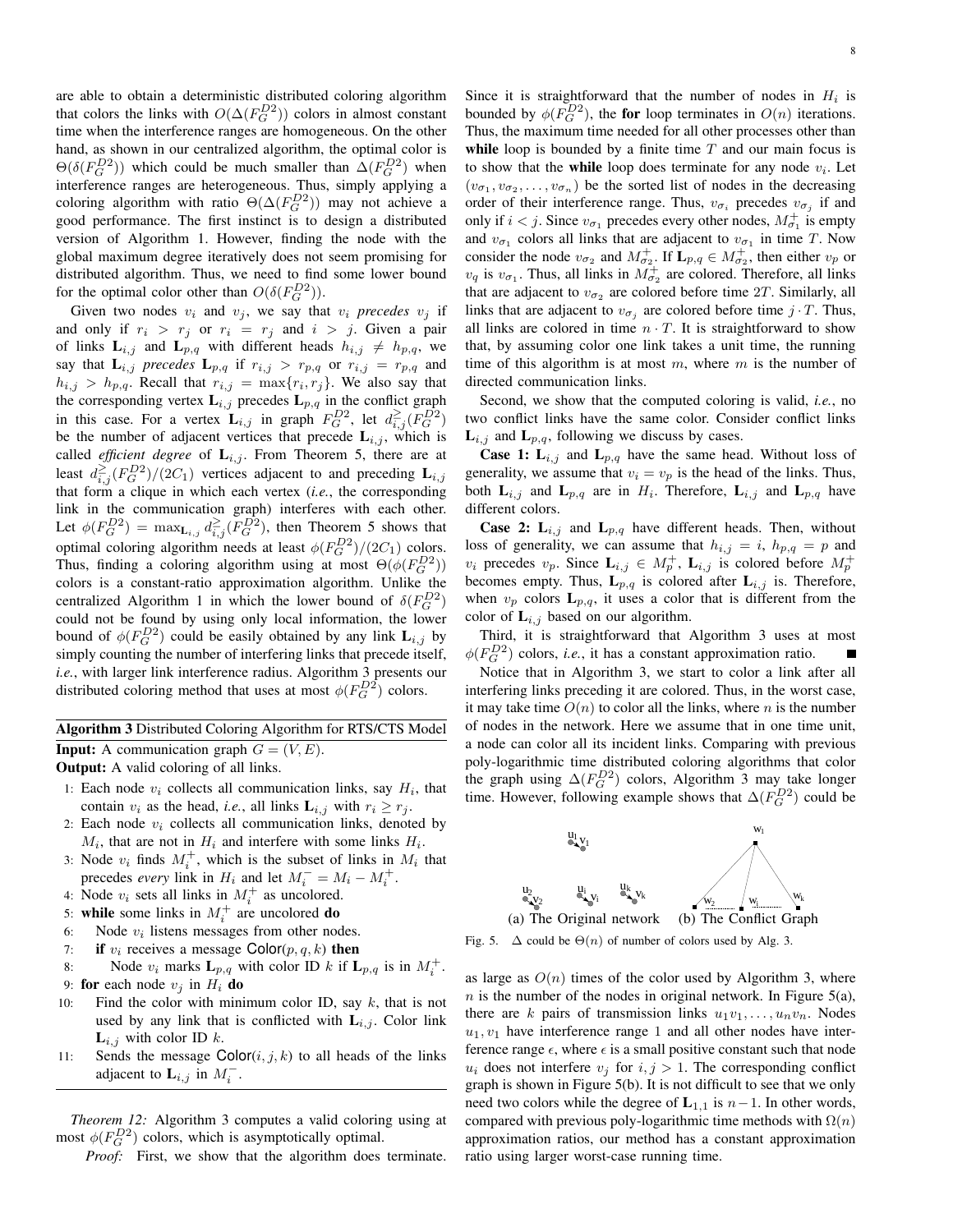# *B. Faster Scheduling under RTS/CTS Model*

Although Algorithm 3 computes a coloring that is at most constant times of the optimal, it may need linear number of rounds to compute the coloring. In certain circumstances, we would prefer the distributed algorithms that run fast to the distributed algorithms that have good performance as long as the fast distributed algorithm does not perform much worse. Following we present another distributed algorithm that computes the coloring very fast with a good performance guarantee of  $O(log(\psi) + 1)$ , where  $\psi$  is the ratio between the maximum interference range over the minimum interference range among all nodes.

Algorithm 4 Fast Distributed Coloring Algorithm For RTS/CTS **Input:** A communication graph  $G = (V, E)$ .

Output: A valid coloring of the communication graph.

- 1: Node  $v_i$  computes a subset, say  $H_i$ , of all communication links containing  $v_i$  such that link  $\mathbf{L}_{i,j} \in H_i$  if and only if  $r_i > r_j$ .
- 2: while node  $v_i$  failed to obtain the channel **do**
- 3: Node  $v_i$  monitors the channel and competes for it.
- 4: for each link  $L_{i,j} \in H_i$  do
- 5: Color link  $\mathbf{L}_{i,j}$  with the smallest color ID, say k, that is not used by any link that conflicts with  $L_{i,j}$ .
- 6: Broadcasts the message  $\text{Color}(i, j, k)$  to each head of links that conflict with  $L_{i,j}$ .

Algorithm 4 assumes that there is certain competition based MAC layer (*e.g.*, 802.11 with RTS/CTS) available for a node to obtain the channel. We use this MAC mechanism to obtain a link scheduling that is efficient and interference free. Algorithm 4 is very simple and can be implemented without much additional computation on each node. However, the proof of the performance guarantee is not straightforward. To prove the main theorem, we need some notation in order to extend the Theorem 4 and Theorem 5. For a given node  $v_k$ , Let  $N^{\geq}(v_k, \alpha, \beta)$  be a node set composed of the nodes satisfying that (1) each of their interference radius is at least  $\frac{r_k}{\beta}$ ; (2) each of them interferes some nodes in  $R(v_k, \alpha)$ . Let  $N^{\geq}(\mathbf{L}_{i,j}, \alpha, \beta)$  be the union of  $N^{\geq}(v_i,\alpha,\beta)$  and  $N^{\geq}(v_j,\alpha,\beta)$ . The proofs of the following Lemma 13 and 14 are similar to the proofs of Theorem 4 and 5 respectively and thus are omitted here.

*Lemma 13:* For any node  $v_k$  and any set  $V_k \subseteq N^{\geq}(v_k, \alpha, \beta)$ , there exists a subset  $V'_k$  of  $V_k$  with cardinality at least  $\lceil |V_k|/C_{\alpha,\beta}|\rceil$ such that nodes in  $V_k^j$  interfere with each other where  $C_{\alpha,\beta} =$  $(6\alpha\beta + 1)^2 + 11.$ 

*Lemma 14:* For any link  $\mathbf{L}_{i,j}$  and any set  $V_{ij} \subseteq$  $N^{\geq}(\mathbf{L}_{i,j}, \alpha, \beta)$ , there exists a subset  $V'_{ij}$  of  $V_{ij}$  with cardinality at least  $\lceil \tilde{V}_{ij}/(2C_{\alpha+1,\beta}) \rceil$  such that links in  $V'_{ij}$  interfere with each other.

Let  $\Delta(\alpha, \beta) = \max_{\mathbf{L}_{i,j}} |N^{\geq}(\mathbf{L}_{i,j}, \alpha, \beta)|$  and  $\chi(F_G^{D2})$  be the optimal number of colors. Based on Lemma 14, the following theorem is straightforward, for any fixed  $\alpha$ ,  $\beta$ ,

*Theorem 15:*  $\chi(F_G^{D2}) \geq [\Delta(\alpha, \beta)/(2C_{\alpha+1,\beta})]$ .

We then present our main theorem for our fast distributed coloring method.

*Theorem 16:* Algorithm 4 computes a coloring that is at most  $O(\log(\psi) + 1)$  times of optimum  $\chi(F_G^{D2})$ .

*Proof:* Without loss of generality, let link  $L_{i,j}$  be the link that has the maximum color ID, say g. To prove the theorem, we

will show that  $\mathbf{g} \leq 2C_{1,2} \cdot (\log(\psi) + 1) \cdot \chi$ . Following we prove it by contradiction and for the sake of contradiction, assume that  $g > 2C_{1,2} \cdot (\log(\psi) + 1) \cdot \chi.$ 

We first argue that for any  $0 \le k \le \log(\psi)$ , there exists a link  $\mathbf{L}_{i^{(k)},j^{(k)}}$  such that  $r_{i^{(k)},j^{(k)}} < r_{i,j}/2^k$  and its color ID is not smaller than  $\mathbf{g} - 2C_{1,2} \cdot k \cdot \chi$ . We prove this argument by induction on k. If  $k = 0$ , then the argument trivially holds. Assume for  $k \leq p$ , the argument holds. From Theorem 15, by letting  $\alpha = 0$ and  $\beta = 2$ ,  $\chi \ge \Delta(0, 2)/(2C_{1,2})$ . In other words, the number of links, that interfere or are interfered by link  $\mathbf{L}_{i^{(p)},j^{(p)}}$  and whose radius is not smaller than  $r_{i(p),j(p)}/2$ , is at most  $2C_{1,2} \cdot \chi$ . Thus, there must exist a link  $\mathbf{L}_{i^{(p+1)},j^{(p+1)}}$  such that

1)  $\mathbf{L}_{i^{(p+1)},j^{(p+1)}}$  interferes or is interfered by  $\mathbf{L}_{i^{(p)},j^{(p)}}$ ;

2)  $r_{i(p+1),j(p+1)} < r_{i,j}/2^{p+1}$ ; and

3)  $\mathbf{L}_{i^{(p+1)},j^{(p+1)}}$ 's color ID is at least  $\mathbf{g} - 2C_{1,2} \cdot (p+1) \cdot \chi$ . This finishes the induction.

Thus, let  $k = \lfloor \log(\psi) \rfloor$ , link  $\mathbf{L}_{i\lfloor \log(\psi) \rfloor,j\lfloor \log(\psi) \rfloor}$  has the color ID not smaller than  $\mathbf{g} - 2C_{1,2} \cdot \lfloor \log(\psi) \rfloor^2$ . This implies that  $\mathbf{L}_{i^{\lfloor \log(\psi) \rfloor},j^{\lfloor \log(\psi) \rfloor}}$  has at least  $2C_{1,2} \cdot \chi + 1$  adjacent links. Since,  $r_{i(\lfloor\log(\psi)\rfloor),j(\lfloor\log(\psi)\rfloor)} < r_{i,j}/2^{\lfloor\log(\psi)\rfloor}$  and  $r_{p,q} \ge r_{i,j}/2^{\log(\psi)}$ , all links that interfere or are interfered by link  $\mathbf{L}_{i^{\lfloor \log(\psi) \rfloor},j^{\lfloor \log(\psi) \rfloor}}$  have interference radius at least  $r_{i\lfloor \log(\psi) \rfloor, j\lfloor \log(\psi) \rfloor}/2$ . From Lemma 14,  $\chi \geq \lceil \frac{2C_{1,2} \cdot \chi + 1}{2C_{1,2}} \rceil \geq \chi + 1$ , which is a contradiction. Thus,  $g \leq$  $2C_{1,2} \cdot (\log(\psi) + 1) \cdot \chi$ . This finishes the proof.

Algorithm 4 essentially is a First-Fit coloring method. It has been proved in [21] that, any **First-Fit** coloring of an  $d$ -inductive graph with  $n$  nodes will produce a coloring using colors at most  $O(d \log n)$  times of the optimum. Here a graph G is d-inductive if we can number the vertices such that each node has at most  $d$ edges connected to the nodes with larger numbers. We essentially proved previously that graphs  $F_G^P$  and  $F_G^{D2}$  are *d*-inductive graphs for some constants d. Thus, we have the following theorem.

*Theorem 17:* Algorithm 4 computes a coloring that is at most  $O(\min(\log n, 1 + \log \psi)$  times of optimum  $\chi(F_G^{D2})$ .

Notice that, in Algorithm 4, a node can start assigning timeslots to its incident links as long as it obtained the communication channel. Thus, the time complexity of this algorithm will be much close to the node coloring number of the communication graph G, in which two interfering nodes should be assigned different colors. Notice that, it was proved in [22] that for disk graphs, the tight bound for approximation ratio for online coloring of disk graphs is  $\min{\log n, \log \psi}$ . Thus, we know that it is impossible to design distributed algorithm for link scheduling with better asymptotic approximation ratio when no any ordering are allowed among links.

#### *C. Scheduling under fPrIM Model*

From Theorem 11, any coloring algorithm that uses  $O(\Delta^{in}(F_G^P))$  colors under the fPrIM model has a constant approximation ratio. Here we give a distributed algorithm (Algorithm 5) that bears the similar idea of our centralized method (Algorithm 2).

*Theorem 18:* Algorithm 5 computes a valid coloring with at most  $2 \cdot \Delta^{in}(F_G^P) + 1$  colors with  $O(m)$  messages, where m is the number of communication links.

*Proof:* Notice that for each link  $L_{i,j}$ , Algorithm 5 uses the smallest color that is not used by any links in  $S_{i,j}$ . Since the number of incoming links is not smaller than the outgoing links in  $S_{i,j}$ , link  $L_{i,j}$  is colored with a color not greater than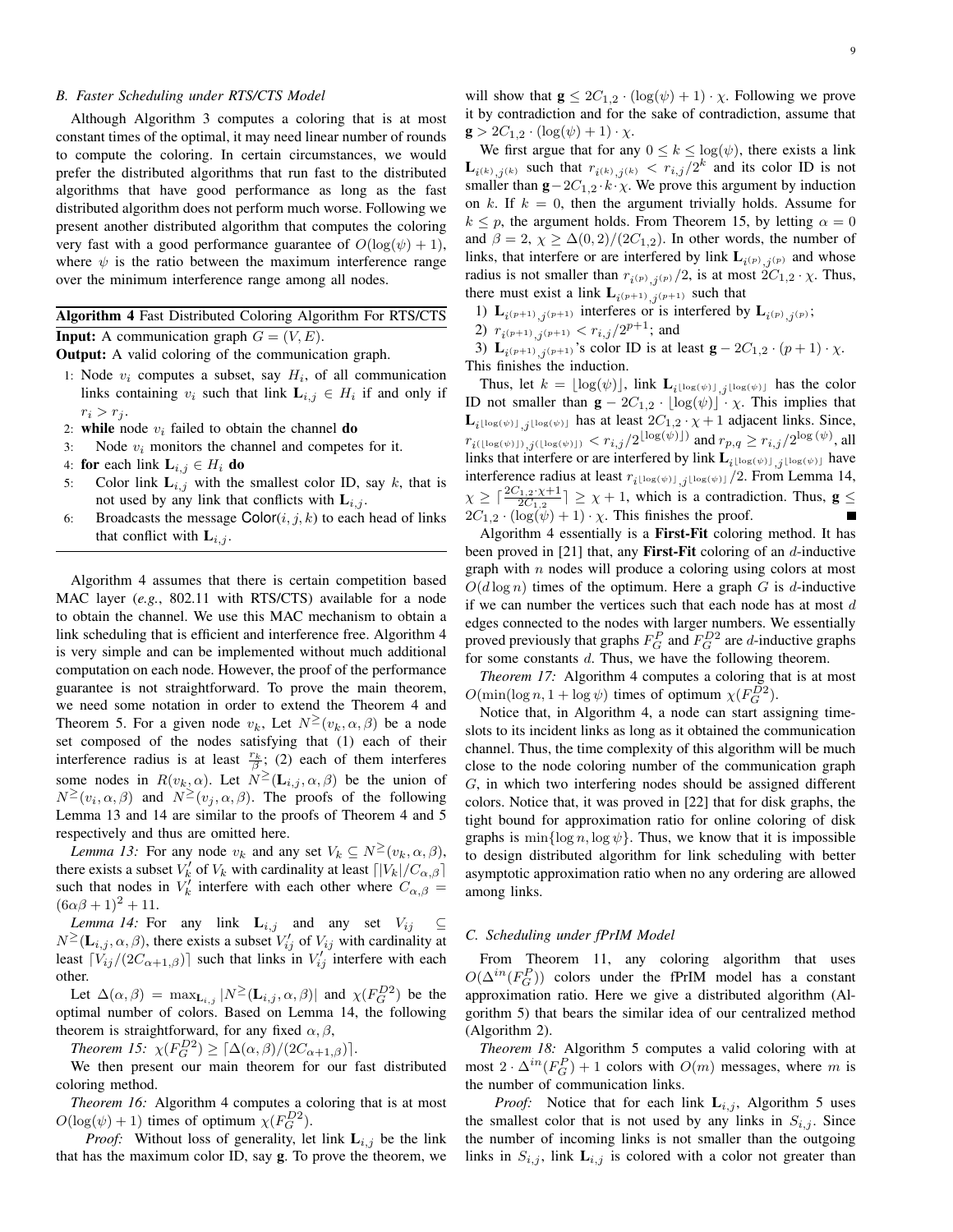# Algorithm 5 Distributed Scheduling for fPrIM model

**Input:** A communication network  $G = (V, E)$ . Output: A valid coloring of all links.

- 1: Assign each communication link a label WHITE.
- 2: The header of each communication link  $L_{i,j}$  collects all incoming links and outgoing links, denoted by  $M_{i,j}^{in}$  and  $M_{i,j}^{out}$ .
- 3: while link  $L_{i,j}$  is WHITE do
- 4: Link  $L_{i,j}$  monitors the channel.
- 5: If some link *e* in  $M_{i,j}^{in}$ U  $M_{i,j}^{out}$  announces that it becomes GRAY with time-stamp k, link  $L_{i,j}$  locally stores the label of link  $e$  as GRAY and the time stamp  $k$ .
- 6: if the number of WHITE links in  $M_{i,j}^{in}$  is not smaller than the number of WHITE links in  $M_{i,j}^{out}$  then
- 7: Link  $L_{i,j}$  competes for the channel.
- 8: if Link  $L_{i,j}$  obtains the channel then
- 9: Link  $\mathbf{L}_{i,j}$  labels itself GRAY with a time stamp  $t+1$ where  $t$  is the maximum time stamp of all GRAY links stored locally. Here  $t = 0$  is no GRAY links are stored. Link  $\mathbf{L}_{i,j}$  send to all adjacent links in  $F_G^P$  the message that  $L_{i,j}$  becomes GRAY with the time stamp  $t + 1$ . Link  $\mathbf{L}_{i,j}$  makes a list of links  $S_{i,j}$  composed of the current WHITE links in  $M_{i,j}^{in} \bigcup M_{i,j}^{out}$ .
- 10: while there exists some links in  $S_{i,j}$  not colored do
- 11: Link  $\mathbf{L}_{i,j}$  listens to the announcement. If a link  $e'$  in  $S_{i,j}$ announces its color, then link  $L_{i,j}$  locally updates the status of  $e'$  as colored together with the color of  $e'$ .
- 12: Link  $L_{i,j}$  colors itself using the smallest color available that will not produce any conflict with links in  $S_{i,j}$ . It then sends to all adjacent links in  $F_G^P$  without a color the message about its current color assigned.

 $2 \cdot d_{i,j}^{in}(F_G^P) + 1$ . Thus, Algorithm 5 computes a valid coloring with at most  $2 \cdot \Delta^{in}(F_G^P) + 1$  colors. Note that each link  $\mathbf{L}_{i,j}$  only announces twice in our distributed scheduling algorithm: when it becomes GRAY and when it is colored. Thus, the overall message complexity is  $O(m)$ .

Notice that our faster distributed algorithm for RTS/CTS interference model can also be used for the fixed power protocolinterference model here. Using similar proof techniques, we can also prove the following result: our faster distributed coloring algorithm computes a coloring that is at most  $O(\min(\log n, 1 +$  $\log \psi$ ) times of optimum  $\chi(F_G^P)$ .

# VI. SCHEDULING WITH TRAFFIC AND SCHEDULABLE FLOWS

### *A. Scheduling With Traffic Load*

In TDMA system, the minimization of the number of colors is closely related to the maximization of the network throughput. One intrinsic assumption behind the idea of coloring is that each communication link has the same packet arrive rate, *i.e.*, the number of traffics that need to go through each communication link is same. However, this is not likely to be true and it is possible that some communication link carries more traffic than others, *e.g.*, when joint routing and link scheduling is performed. In [14], we show that simple adaptation of minimum coloring to schedule link transmissions will produce a network throughput that is arbitrarily smaller than the optimum. Thus, we need to generalize the coloring that can take the traffic rate on each communication

link into account. In this paper, we use the *weighted coloring* to capture this, which is defined as follows.

*Definition 1:* Given a graph  $G = (V, E)$  where V is the set of vertices and E is the set of links. Every link  $e_i \in E$  has an integral weight  $w_i \geq 0$ . A weighted link coloring is an assignment of at least  $w_i$  distinct colors to each link  $e_i$  such that no two links sharing the same color interfere with each other.

By introducing the notation of weighted coloring, we can assign different weight to different communication links. For example, given a set of k flow requirements  $f_i$  from  $s_i$  to  $t_i$ ,  $1 \le i \le k$ , a certain routing algorithm will determine the routing path for each flow. The weight of a link  $e$  is then the total flow passing through e divided by the bandwidth  $c(e)$  of link e. Following, we show how to obtain a valid weighted coloring based on the unweighted coloring (Algorithm 6).

# Algorithm 6 Weighted Coloring Algorithm Based on Unweighted Coloring Algorithm A

**Input:** A communication graph  $G = (V, E)$  with weight on each link and an unweighted coloring algorithm A.

Output: A valid coloring of the links.

- 1: Build the conflict graph  $F_G$  based on original graph  $G$  and interference model. Assign weight  $w_{i,j}$  to vertex  $\mathbf{L}_{i,j} \in F_G$ .
- 2: Construct a new conflict graph  $F'_G$  from  $F_G$  as follows: for each vertex  $\mathbf{L}_{i,j}$  with weight  $w_{i,j}$ , we create  $w_{i,j}$  vertices,  $\mathbf{L}_{i,j}^1$ ,  $\mathbf{L}_{i,j}^2$ , ...,  $\mathbf{L}_{i,j}^{w_{i,j}}$  and add them to  $F'_G$ . Add to graph  $F'_G$ the edges connecting  $\mathbf{L}_{i,j}^a$ ,  $\mathbf{L}_{i,j}^b$  for  $1 \le a < b \le w_{i,j}$ . Add to graph  $F'_G$  an edge between  $\mathbf{L}_{i,j}^a$  and  $\mathbf{L}_{p,q}^b$  if and only if there is an edge between  $\mathbf{L}_{i,j}$  and  $\mathbf{L}_{p,q}$  in graph  $F_G$ .
- 3: Run the unweighted vertex coloring algorithm  $A$  on  $F'_G$ .
- 4: Assign link  $\mathbf{L}_{i,j}$  all the colors that are used by  $\mathbf{L}_{i,j}^{k}$  for  $1 \leq$  $k \leq w_{i,j}$  in  $F'_G$ .

We show Algorithm 6 has a performance guarantee that is not worse than that of the unweighted coloring algorithm A.

*Theorem 19:* If A uses at most  $\alpha$  times of the optimal colors for unweighted coloring, then Algorithm 6 also needs at most  $\alpha$ times of the optimal colors for weighted coloring.

*Proof:* Notice that for any valid weighted coloring for  $F_G$ ,  $L_{i,j}$  is assigned at least  $w_{i,j}$  colors. By assigning each vertex  $\mathbf{L}_{i,j}^{k'}$  in  $F'_G$  a distinct color that is assigned to  $\mathbf{L}_{i,j}$ , we obtain a valid unweighted coloring for  $F'_G$ . Thus,  $\chi(F'_G) \leq \chi(F_G)$ . Here  $\chi(F_G)$  is the minimum number of colors needed for unweighted coloring in  $F'_G$  and  $\chi(F_G)$  is the minimum number colors needed for weighted coloring in  $F_G$ . Since A will return a coloring with at most  $\alpha \cdot \chi(F'_G)$  colors, Algorithm 6 produces a coloring with at most  $\alpha \cdot \chi(F'_G) \leq \alpha \cdot \chi(F_G)$  colors. This finishes the proof.

The basic idea of Algorithm 6 is to create a clique of size  $w_{i,j}$ for each link  $L_{i,j}$  and color the new graph using unweighted coloring method A. Although this gives a general framework to design weighted coloring, its time-complexity could be large if the weight is large. Fortunately, Algorithm 6 could be simplified without much overhead compared to the unweighted algorithm: the main idea is to assign colors for one link at once: instead of assigning one time-slot to a link  $L_k$ , we assign  $w_k$  time-slots to link  $L_k$  when process link  $L_k$ . As an example, we modify the Algorithm 4 to obtain a fast weighted coloring (Algorithm 7). Following we show that Algorithm 7 has the same performance guarantee as Algorithm 4.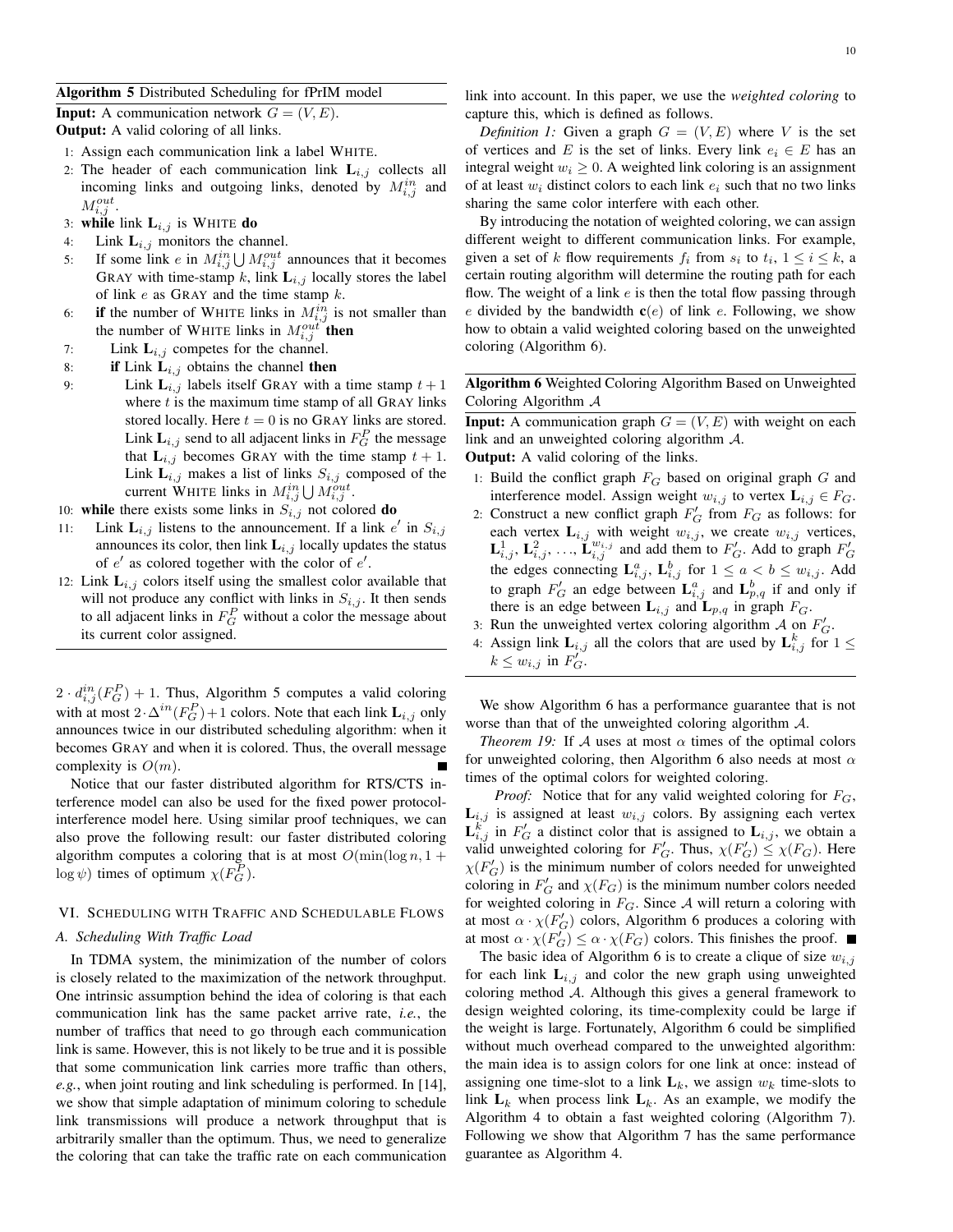**Input:** A communication graph  $G = (V, E)$ .

Output: A valid coloring of links in the communication graph.

- 1: Node  $v_i$  computes a subset, say  $H_i$ , of all communication links containing  $v_i$  such that link  $\mathbf{L}_{i,j} \in H_i$  if and only if  $r_i > r_j$ .
- 2: while node  $v_i$  failed to obtain the channel do
- 3: Node  $v_i$  monitors the channel and competes for the channel.
- 4: for each link  $\mathbf{L}_{i,j} \in H_i$  do
- 5: Color link  $\mathbf{L}_{i,j}$  with the first fit  $w_{i,j}$  colors that are not used by any link that interferes or is interfered by  $L_{i,j}$ . Here, the assigned colors are not required to be continuous.
- 6: Broadcasts the message  $\text{Color}(i, j, k)$  to each head of links that conflict with  $L_{i,j}$ .

*Theorem 20:* Algorithm 7 finds a coloring that needs at most  $O(log(\psi) + 1)$  times of optimum.

*Proof:* Let  $A_w$  be the coloring algorithm by applying Algorithm 6 based on Algorithm 4. Observe that the coloring of  $A_w$  is nondeterministic, *i.e.*, the output could be different because of the randomization introduced by the different processing time of different nodes. However, it is true that the output of Algorithm 7 is one of the possible outputs of  $A_w$ . From Theorem 19, any coloring output by  $\mathcal{A}_w$  is at most  $O(\log(\psi) + 1)$  times the optimal. Thus, Algorithm 7 computes a coloring that needs at most  $O(\log(\psi) + 1)$  times optimal color.

Similarly, we can modify Algorithm 1 and Algorithm 3 to obtain efficient weighted coloring methods with the same time complexities and approximation ratios. Theorem 1 directly follows from the above two theorems.

#### *B. Necessary and Sufficient Conditions for Schedulable Flows*

Similar to [1], [3], [7], we also make the connection with flows on the links of a wireless network  $G$  and the link scheduling. We give both a necessary and a sufficient condition on the link flows such that an interference-free link scheduling is feasible. Recall that we use  $f(e)$ ,  $\mathbf{c}(e)$  to denote the load and the capacity of a link e respectively. From Lemma 6 and Theorem 7, it follows that

*Theorem 21:* Under the RTS/CTS model, any link flow f that permits an interference-free link scheduling must satisfy the constraint  $\frac{f(e)}{f(e)} + \sum$  $e' \in I^{\geq}(e) \frac{f(e')}{\mathfrak{c}(e')}$  $\frac{f(e)}{g(e')} \leq 2C_1$ . On the other hand, if  $\frac{f(e)}{c(e)} + \sum$  $e' \in I^{\geq}(e) \frac{f(e')}{c(e')}$  $\frac{f(e)}{g(e')} \leq 1$ , then any link flow f permits an interference-free link scheduling.

Similarly, under the fPrIM Model, we have

*Theorem 22:* Under the fPrIM model, any link flow f that permits an interference-free link scheduling must satisfy the following constraint  $\frac{f(e)}{f(e)} + \sum$  $e' \in I^{in}(e) \frac{f(e')}{c(e')}$  $\frac{f(e')}{\mathbf{c}(e')} \leq \lceil \frac{2\pi}{\arcsin \frac{\gamma-1}{2\gamma}} \rceil$ . On the other hand, if  $\frac{f(e)}{c(e)} + \sum$  $e' \in I^{in}(e) \frac{f(e')}{c(e')}$  $\frac{f(e)}{g(e')} \leq 1$ , then any link flow f permits an interference-free link scheduling.

The proofs of the above theorems are similar to those of [1], [3], [7] for other interference and networking models, and are thus omitted here.

### VII. PERFORMANCE EVALUATION OF SCHEDULING

EVALUATION OF OUR SCHEDULING ALGORITHMS: We first evaluate the performances of our scheduling algorithms for RTS/CTS model via simulations with random networks.

Network Settings: In these simulations, we randomly generate n wireless nodes uniformly in a  $10 \times 10$  unit region. The transmission range is randomly drawn from 1.8 to 2 unit, while the interference range is randomly set to be 1.5 to 2 times of its transmission range. Typically, a unit represents about 50 meters here. We assume there is a sink (or an access point) in the network, all traffics are towards it. The sink is placed in the center of the region in the simulations. We vary the node number *n* from 40 to 200. For each number *n*, 100 vertex sets (networks) are randomly generated. Given a sampled network, we not only test the number of colors and the network throughput resulted by our various link scheduling algorithms, but also count the number of messages and rounds used by the distributed algorithms. The average of these performances over all these 100 randomly sampled networks are reported. For each source, we run the classical shortest path algorithm to determine the traffic route. Notice that our scheduling algorithms do not rely on any particular routing algorithms, here the shortest path routing is used as an example.

In the first scenario, we assume the system does not know the volume of each traffic. So it is an unweighted case where we need to assign one color for each link involved in the traffics. We test our centralized and two distributed algorithms (Algorithm 1 [Cent], Algorithm 3 [Dist-1], and Algorithm 4 [Dist-2]). The simulation results are reported in the upper row of Figure 6. First, for the number of colors and the throughput, three algorithms have similar performances. When the node number increases, more colors are needed and the throughput decreases. The centralized algorithm has the best throughput while the fast distributed algorithm has the worst, as our expectation. For both distributed algorithms we also count the number of messages and rounds used. It shows that Dist-1 algorithm used much more messages and rounds than Dist-2 (fast distributed algorithm). The large number of rounds and messages needed by Dist-1 is due to the first two steps in Algorithm 3, which collect all communication links in  $H_i$  and  $M_i$ . The large number of rounds of Dist-1 is mainly due to conflicts among messages for collecting information. Notice that two adjacent links in the conflict graph need to compete for the channel first. After a node  $v_i$  obtained the channel, it uses a unit of time to assign colors to all links in  $H_i$  and inform other interfering links about the coloring used.

In the second scenario, we randomly draw the traffic produced by each node from 1 to 10 units. Then for each link  $L_{i,j}$ , its weight  $w_{i,j}$  is the total volumes of traffics that need to go through it, which could be 0. The simulation results are given in the lower row of Figure 6. The throughput of weighted methods are much better than those of unweighted methods. Our centralized and distributed methods have similar throughput.

BENEFITS OF OUR SCHEDULING METHODS: We then evaluate the performances of our distributed link scheduling algorithms by conducting simulations in QualNet 3.9 [23]. Notice that Algorithm 4 is a special case of Algorithm 7. Thus, we only evaluate the performance of Algorithm 7 (Fast Distributed Weighted Coloring Algorithm) based on RTS/CTS model, hereafter called FDWCA, by comparing it with DSR [24] and AODV [25] approach. In FDWCA, we run the classical shortest path algorithm to determine the routing path. Here, our goal is to show that proper link scheduling can conserve energies and improve network performance. DSR and AODV are contention-based, without link scheduling.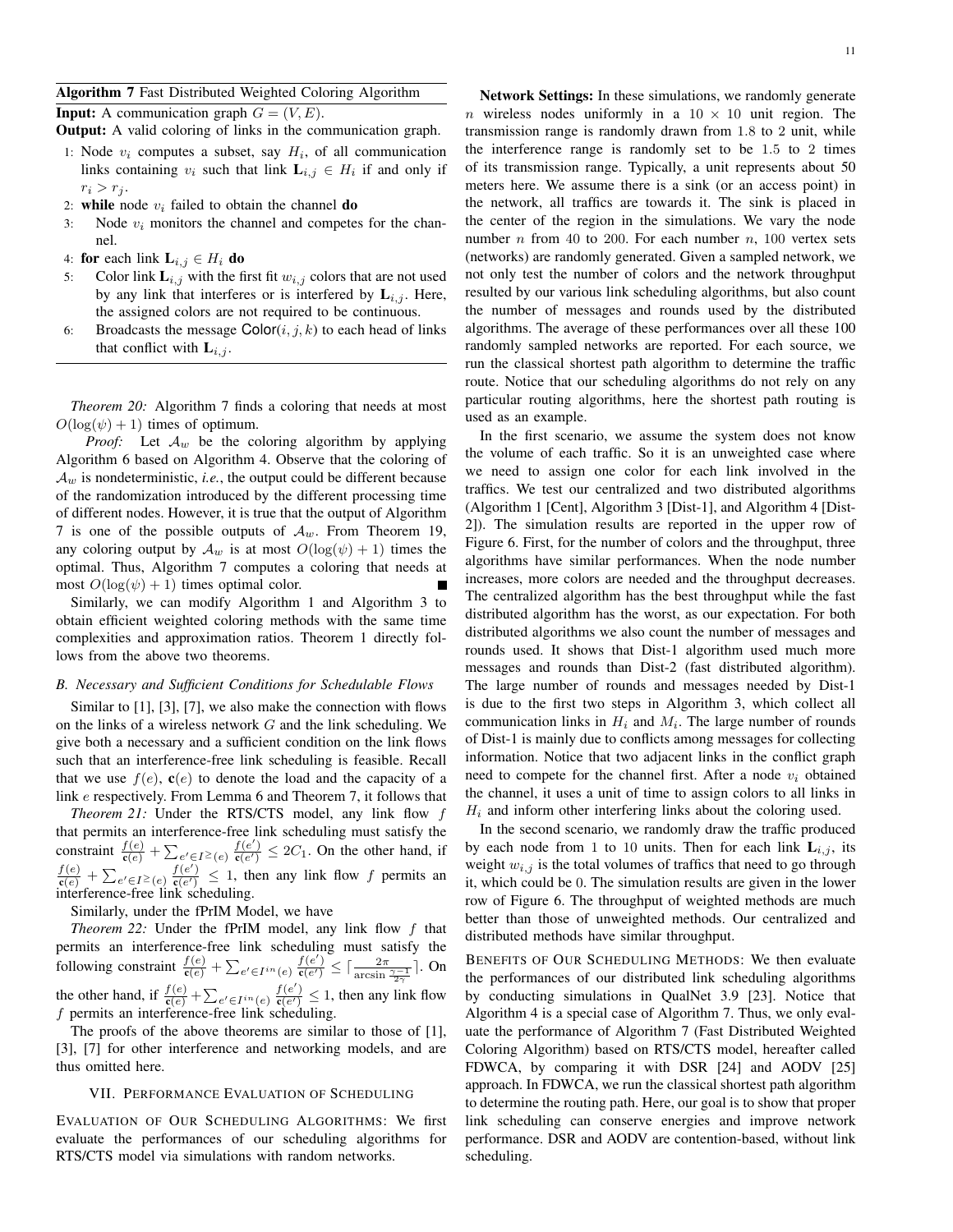

Fig. 6. Upper row: scheduling without traffic load information. Lower row: Scheduling with nonuniform traffic load.

Network Settings: We randomly generate n nodes in  $1000m \times$ 1000m square area, and adopt 802.11b as physical and MAC layer model. In 802.11b model, the transmission data rate is set to  $2Mbps$ , and maximum transmission power is  $15.0dBm$  and receive sensitivity is  $-89.0$ dBm. We simulate periodical traffic from all nodes to a single sink using CBR (Constant Bit Rate) scenario, with packet size 128 bytes each. The slot duration is set to 10ms in FDWCA. We evaluate different methods by comparing *packet delay*, *average energy consumption*, *packet delivery ratio*, and *network throughput*. Clearly, the delay and delivery ratio criteria reflect the network throughput. Higher packet delivery ratio and lower packet delay mean better network throughput. Average energy consumption is the average energy cost to delivery a certain number of packets from sources to sink. We calculate the average energy consumption of all nodes.



Fig. 7. Packet delay and energy consumption per round, when the network varies size in [10, 55] range and fixes the reporting interval at 5 seconds.

We first evaluate the packet delay and energy consumption, by fixing the reporting interval at 5 second and varying the network size from 10 to 55. For each specific network size, we generate 50 samples to calculate the average performance. The results are shown in Figure 7. In Figure 7(a), as the network size grows linearly, packet delays in DSR and AODV approaches grow exponentially, while it increases near linearly in our FDWCA algorithm. In DSR and AODV, the large delay is mainly caused by the random resource competition of nodes, since every node is trying to send data to its parent node and eventually to the

sink. The communication is not coordinated. Figure 7(b) shows the comparison of average energy consumption for these three approaches. The advantage of FDWCA is obvious. DSR and AODV cost more energy than FDWCA, because enormous media contention wastes energies.



Fig. 8. Packet delivery ratio and network throughput per round, when a 40-nodes network varies reporting interval in range of [0.10, 0.46] seconds.

To evaluate packet delivery ratio, we fix the network size at 40 and vary the reporting interval from 0.10 to 0.46 seconds. The comparison of three methods is shown in Figure 8(a). As the reporting interval increases (or reporting frequency decreases), the packet delivery ratio in FDWCA algorithm reaches 100 percent after reporting interval increases to around 0.22 seconds, while in DSR and AODV it reaches 100 percent fairly slow. Our simulations (figure not reported here due to space limit) show that only when the network load is very low (the node's reporting interval is around 2 seconds), AODV and DSR start to have 100% delivery ratio. In many applications, one hundred percent delivery ratio need be guaranteed. That is to say, FDWCA can enable finer scale data collection (*e.g.*, more frequent data sampling is possible) than DSR and AODV. Figure 8(b) shows that our scheduling method FDWCA achieves much better throughput than both AODV and DSR. Notice that for reporting interval of 0.1 seconds with each reporting packet of size 128 Bytes, the total traffic demand produced by all  $n = 40$  nodes is  $\frac{1}{0.1} \cdot n \cdot 1Kbps =$  $400Kbps$ . The delivery ratio is about 58%, which matches the observed throughput at about 230Kbps in Figure 8(b).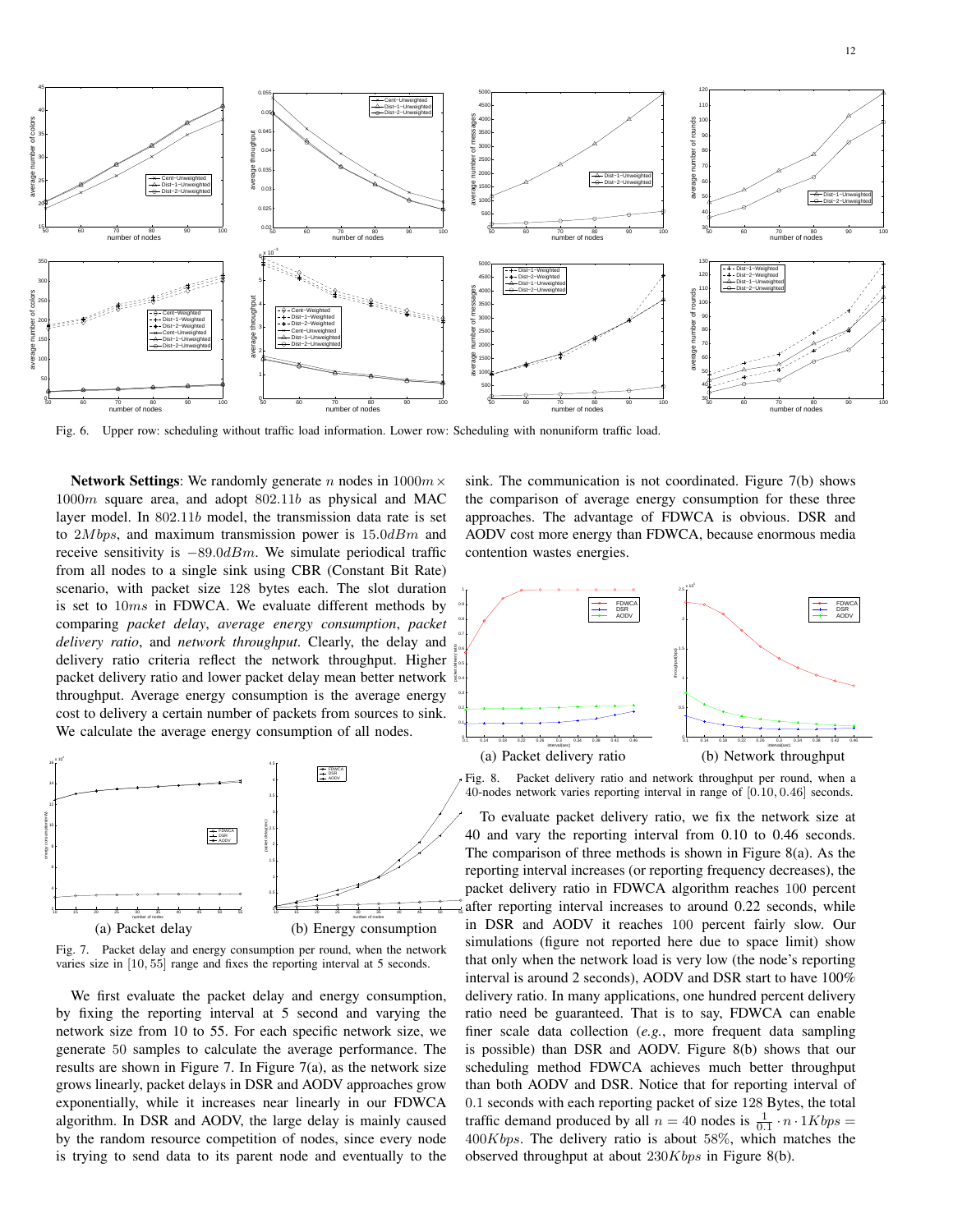The above simulation is based on the 802.11 networks, where MAC protocol is a variation of CSMA/CA. Our scheduling algorithm may work better if a TDMA-like MAC protocol is used. Overall, the simulation shows the overwhelming advantage of proper link scheduling: it not only increases network throughput, but also reduces the energy consumption.

# VIII. RELATED WORK

Scheduling has been studied extensively in the past few years due to its application for assigning time slots in TDMA MAC protocols. Scheduling can be reduced to different coloring problems: *edge coloring* and *vertex coloring*.

Edge coloring, in which every edge corresponds to a valid communication link, is a natural way to capture the link scheduling problem. An edge coloring is *valid* if no two incident edges share the same color. Vizing's theorem [26] states that a valid edge coloring for an *indirected* graph can be obtained by using at most  $\Delta+1$  colors, where  $\Delta$  is the maximum node degree in the graph. On the other hand, any edge coloring needs at least  $\Delta$  colors. Any edge coloring that uses  $\Theta(\Delta)$  colors is close to the optimal. Panconesi and Srinivasan [27] proposed a randomized distributed edge coloring method that uses at most  $2\Delta + 1$  colors. To some extent, this captures some transmission restrictions in ad hoc and sensor network in which no node can receive or send at the same time slot, but it did not address some other interferences such as secondary interference. When one has a valid edge coloring, it can be easily mapped to a TDMA scheduling. However, it is possible that two communication links sharing the same color still interfere with each other in a wireless network. In order to remedy this, Gandham *et al.* [28] proposed to use a two phase scheduling method: in the 1st phase, a distributed valid edge coloring is obtained; in the 2nd phase, a valid scheduling taken into account the secondary interference is obtained. In essence, [28] is based on the protocol interference model. The overall scheduling in [28] only provided a performance guarantee when the conflicting links form a tree. Jain *et al.* [13] proposed a new concept *conflict graph* that captures the interference in a wireless network.

Vertex coloring is one of the most fundamental NP-hard problems in graph theory and has been thoroughly studied. A vertex coloring is *valid* iff any two adjacent vertices receive different colors. The minimum number that is needed for a valid vertex coloring for a graph G is known as the *chromatic number*  $\chi(G)$ . It is known that for general graph, the chromatic number cannot be approximated within  $n^{1-\epsilon}$  for any  $\epsilon > 0$ , unless ZPP=NP [29]. For vertex coloring of a general graph  $G$ , it was proved that, every graph G can be colored using  $\delta(G) + 1$  colors. Then Hochbaum [19] presented a method to find the value of  $\delta(G)$  and color G using  $\delta(G) + 1$  colors in  $O(|V| + |E|)$  time. Ramanathan [9] proposed a unified framework for TDMA, FDMA and CDMA based multi-hop wireless networks. They also proposed a timeslot assignment to edges; the number of timeslots required is at most  $O(\theta)$  times the optimum, where  $\theta$  is the thickness of a graph, *i.e.*, the minimum number of planar graphs into which the network can be decomposed. Krumke *et al.* [5] proposed efficient approximation algorithms for the distance-2 vertex coloring problem for various geometric graphs including  $(r, s)$ -civilized graphs, planar graphs, graphs with bounded genus, etc. In [6], Kumar *et al.* studied packet-scheduling under RTS/CTS interference model and gave polylogarithmic/constant factor approximation algorithms for various families of disk graphs and randomized near-optimal approximation algorithms for general graphs.

Several distributed algorithms that use  $O(\Delta)$  colors have been proposed in literatures. A  $(\Delta + 1)$ -coloring can be computed in time  $O(\log n + \Delta)$  [30] or  $O(\Delta \log n)$  [31]. In [20], Maraco *et al.* proposed a distributed algorithm that computed an  $O(\Delta)$ coloring in time  $O(\log n)$ . All of the above distributed algorithms do not take the interference into account and is based on the message passing model, which implies that the actual time used in a wireless environment could be much larger [8]. Recently, Moscibroda *et al.* [8] proposed an  $O(\Delta)$  distributed coloring method with time-complexity  $O(\Delta \log n)$ . It is worth to point out that the coloring in [8] considered a simple interference model and the time is close to time needed in practice. However, the coloring in [8] is based on the assumption that the wireless ad hoc network can be modeled as a unit disk graph (UDG), *i.e.*, their method will return a coloring that only guarantees that any nodes that are adjacent in the UDG will get different colors; nodes that are not adjacent in UDG may get the same color. In addition, they assumed that all nodes have the same transmission range and same interference range as its transmission range. This is different from the interference-free scheduling studied in this paper.

Kodialam and Nandagopal [2] studied the effect of interference on the achievable rate region in multi-hop wireless networks. They treated the interference models as linear constraints and solve the flow problem using linear program. In [3], the same authors considered the problem of jointly routing the flows and scheduling transmissions to achieve a given rate vector using the protocol model of interference. They developed necessary and sufficient conditions for the achievable rate vector. They formulated the problem as a linear programming problem and implemented primal-dual algorithms for solving the problem. The scheduling problem is solved as a graph edge-coloring problem using existing greedy algorithms. In [4], they extended their work to the multi-radio multi-channel wireless mesh networks.

Kumar *et al.* [7] developed analytical performance evaluation models and distributed algorithms for routing and scheduling which incorporate fairness, energy and dilation (path-length) requirements and provide a unified framework for utilizing the network close to its maximum throughput capacity. Alicherry *et al.* [1] mathematically formulated the joint channel assignment and routing problem in multi-radio mesh networks, and established necessary and sufficient conditions under which interference free link communication schedule can be obtained and designed an simple greedy algorithm to compute such a schedule. Notice that the studied network in [1] is restricted to be a UDG, *i.e.*, the uniform interference range is assumed to be a fixed multiple of the uniform communication range.

Recently, Chen *et al.* [32], [33] also studied the cross-layer optimization of congestion control and routing together with scheduling problem under interference.

#### IX. CONCLUSION

In this paper, we considered the problem of max-throughput (or max-fairness) routing and an interference-aware link scheduling for a wireless network. We assumed a general model for wireless networks, *i.e.*, nodes could have different transmission ranges and different interference ranges, and a link uv may not exist even if  $\|uv\|$  is less than the transmission range of node u. We presented a linear programming formulation to find a flow routing whose achieved throughput (or fairness) is at least a constant fraction of the optimum and then used the link coloring to resolve the scheduling problem. We presented both centralized